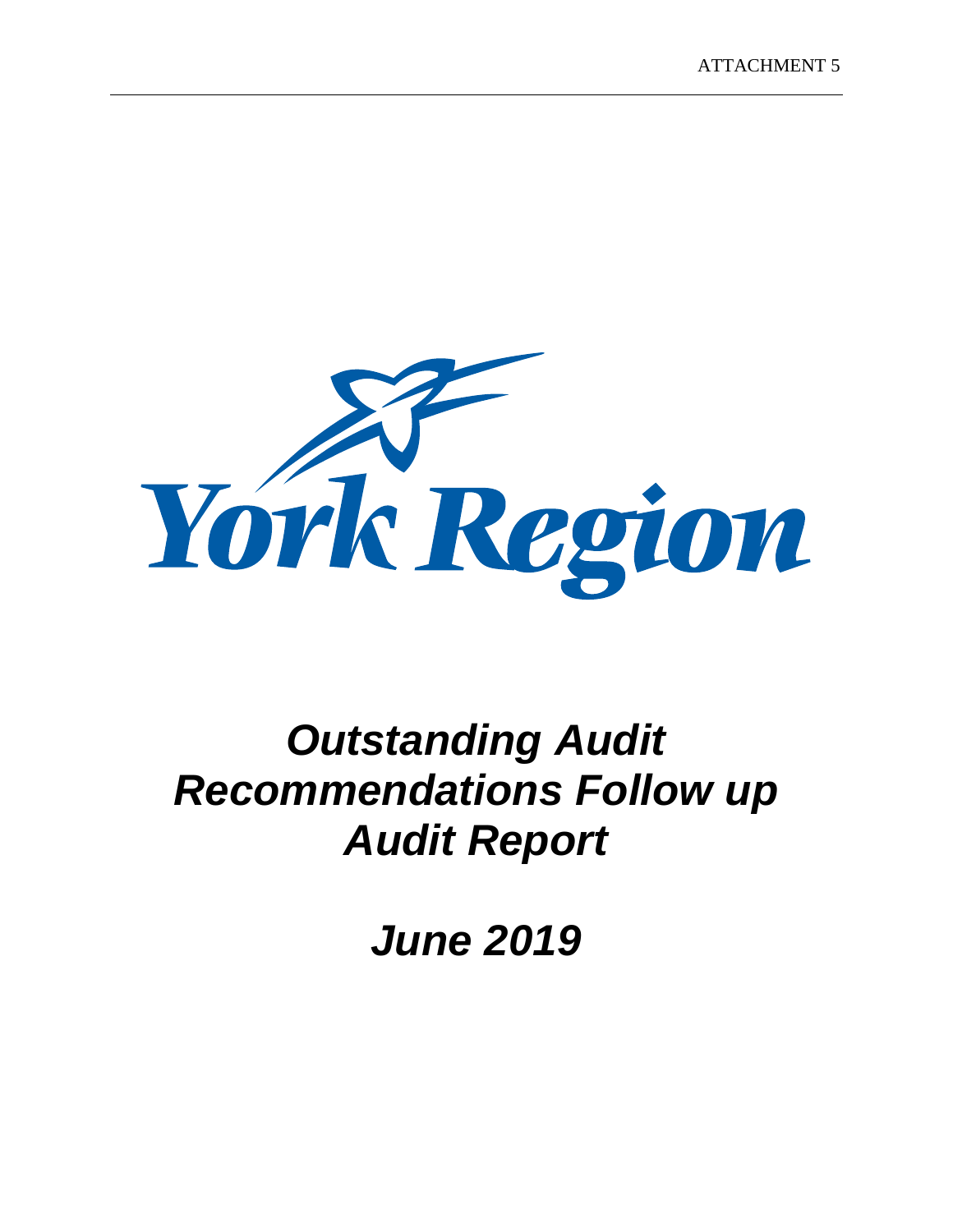### **TABLE OF CONTENTS**

## **Section Page No. Page No. 1.0 MANAGEMENT SUMMARY ......................................................................................................................3 2.0 INTRODUCTION...........................................................................................................................................3 3.0 OBJECTIVES AND SCOPE .........................................................................................................................4 4.0 DETAILED OBSERVATIONS AND RECOMMENDATIONS................................................................5** 4.1 DETAILED SUMMARY RESPONSES AND STATISTICS FOR OUTSTANDING AUDIT RECOMMENDATIONS FOLLOWED UP ...................................................................................................................................................5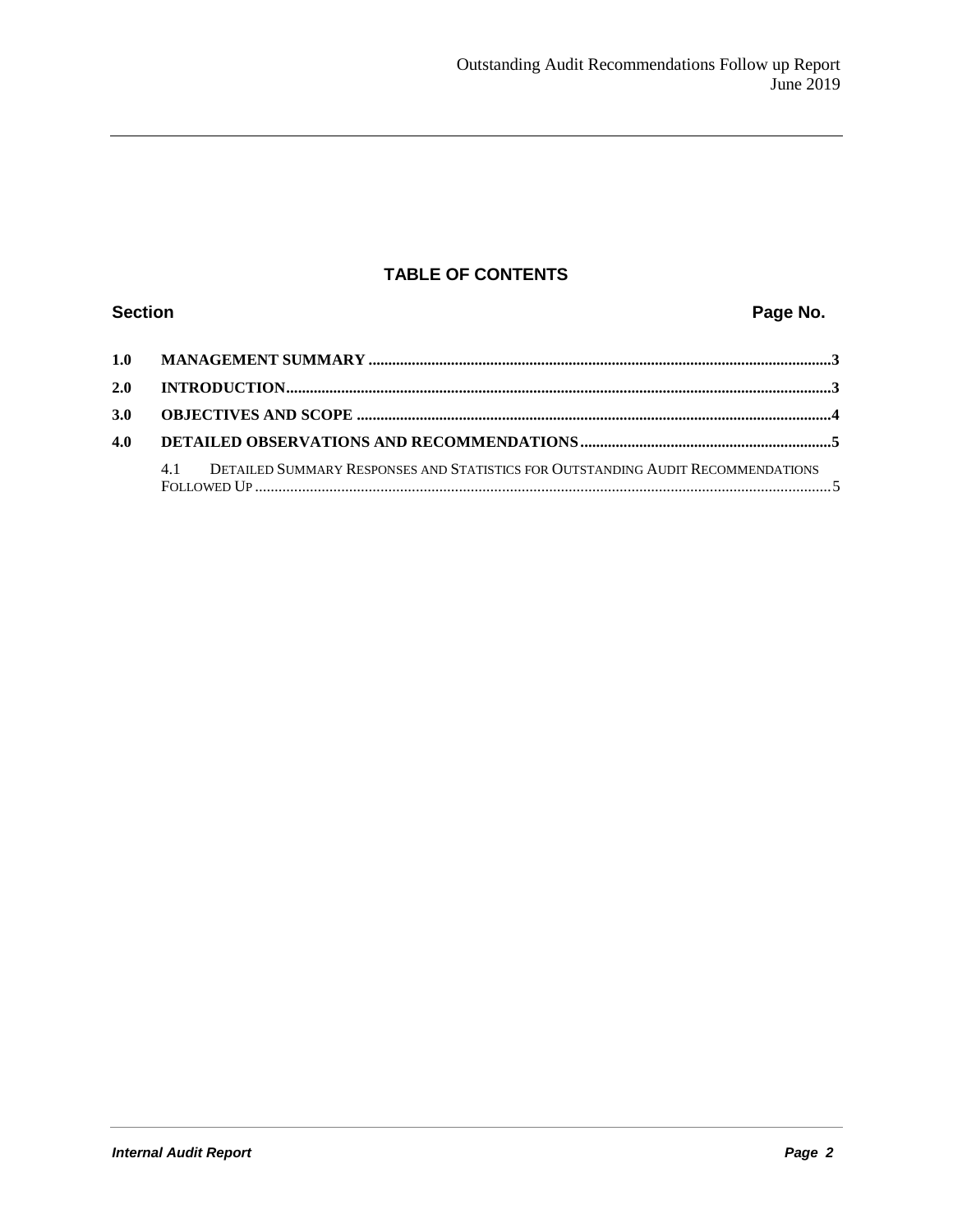#### **1.0 Management Summary**

Audit Services has completed a follow up of outstanding audit recommendations at March 31, 2019. These recommendations are comprised of:

- 1. Audit recommendations that were noted as 'not yet completed' in our previous Outstanding Audit Recommendations Follow up Audit Report dated January 2019.
- 2. Any new audit report recommendations presented at the January 2019 meeting of the York Region Audit Committee.

There were 69 audit recommendations originally issued through the 12 audit reports currently on our list for follow up. Management has implemented 62% of these recommendations. In the last term of Council this has ranged between 60% and 90%, and varies based on timing of reports being issued.

For this outstanding audit recommendations follow up, there was one 'private' audit report with outstanding audit recommendations requiring update.

For a detailed summary of audit reports followed up and recommendations issued, completed and outstanding, please refer to section 4.0. Additional detail is available upon request from the Director, Audit Services*.*

Our follow up was conducted in accordance with the Institute of Internal Auditors *International Standards for the Professional Practice of Internal Auditing Standard 2500 – Monitoring Progress*:

*The chief audit executive must establish and maintain a system to monitor the disposition of results communicated to management.*

*2500.A1 – The chief audit executive must establish a follow-up process to monitor and ensure that management actions have been effectively implemented or that senior management has accepted the risk of not taking action.*

#### **2.0 Introduction**

As part of our 2019 - 2022 Audit Plan, which accommodates various types of audit projects, consulting engagements, and follow up requests from Audit Committee and Management, the Audit Services Branch performed a follow up of outstanding audit recommendations. These recommendations included those noted as outstanding in our Outstanding Audit Recommendations Follow up Report dated January 2019, and all new recommendations issued in audit reports reported to Audit Committee in their last meeting in January 2019.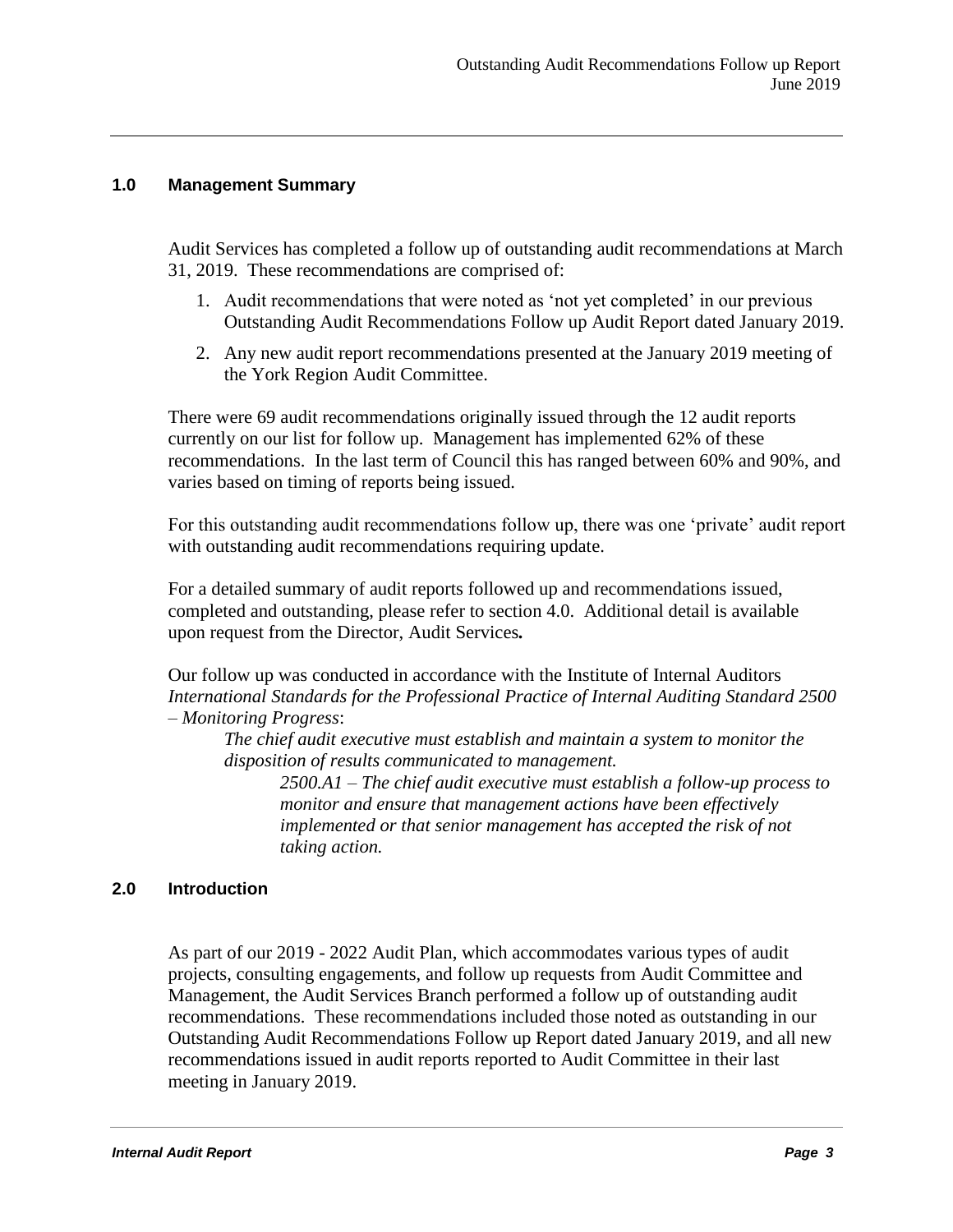The Audit Plan, approved by York Region's (the Region's) Audit Committee, is developed annually by the Audit Services Branch using a Risk Assessment Methodology that helps to define the different risks associated with the various processes here at the Region. It is one tool that Audit Services uses in assessing where best to allocate audit resources.

On a semi-annual basis, Audit Services updates the Region's Audit Committee and the Chief Administrative Officer (CAO) on the status of issued audit recommendations. To provide this update, Audit Services contacts Commissioners and Directors to confirm the status of the issued recommendation(s) relating to their area. In some cases, the status is further validated directly by Audit Services through discussions and / or detailed testing. This is an integral part of our audit process that allows us to confirm that the opportunities for improvement outlined in the audit report(s) has (have) been implemented.

Department heads were emailed requests containing:

- 1. A request to provide a status update and a confirmation of the original due date for implementation of the recommendation, or a new anticipated implementation date if necessary.
- 2. A summary of outstanding audit recommendation(s) for their area. The Commissioner and Director responsible for the implementation of the recommendation(s) are also requested to sign off on the updated document.
- 3. As requested by Audit Committee in November 2008, departments having an audit recommendation outstanding that has an original due date older than one year provide Audit Committee with a separate report as to why the recommendation has not been implemented. Management action plans that detail what is being done to implement the recommendation(s) are to be included.

Audit reports presented at the June 2019 meeting of the York Region Audit Committee will be followed up at the next Audit Committee meeting.

#### **3.0 Objectives and Scope**

The objective for this engagement was:

 To provide feedback to the Region's Audit Committee and CAO as to the disposition of issued audit recommendations.

The audit scope to accomplish this objective was:

 All outstanding audit recommendations issued prior to and including those presented at the January 2019 meeting of the York Region Audit Committee.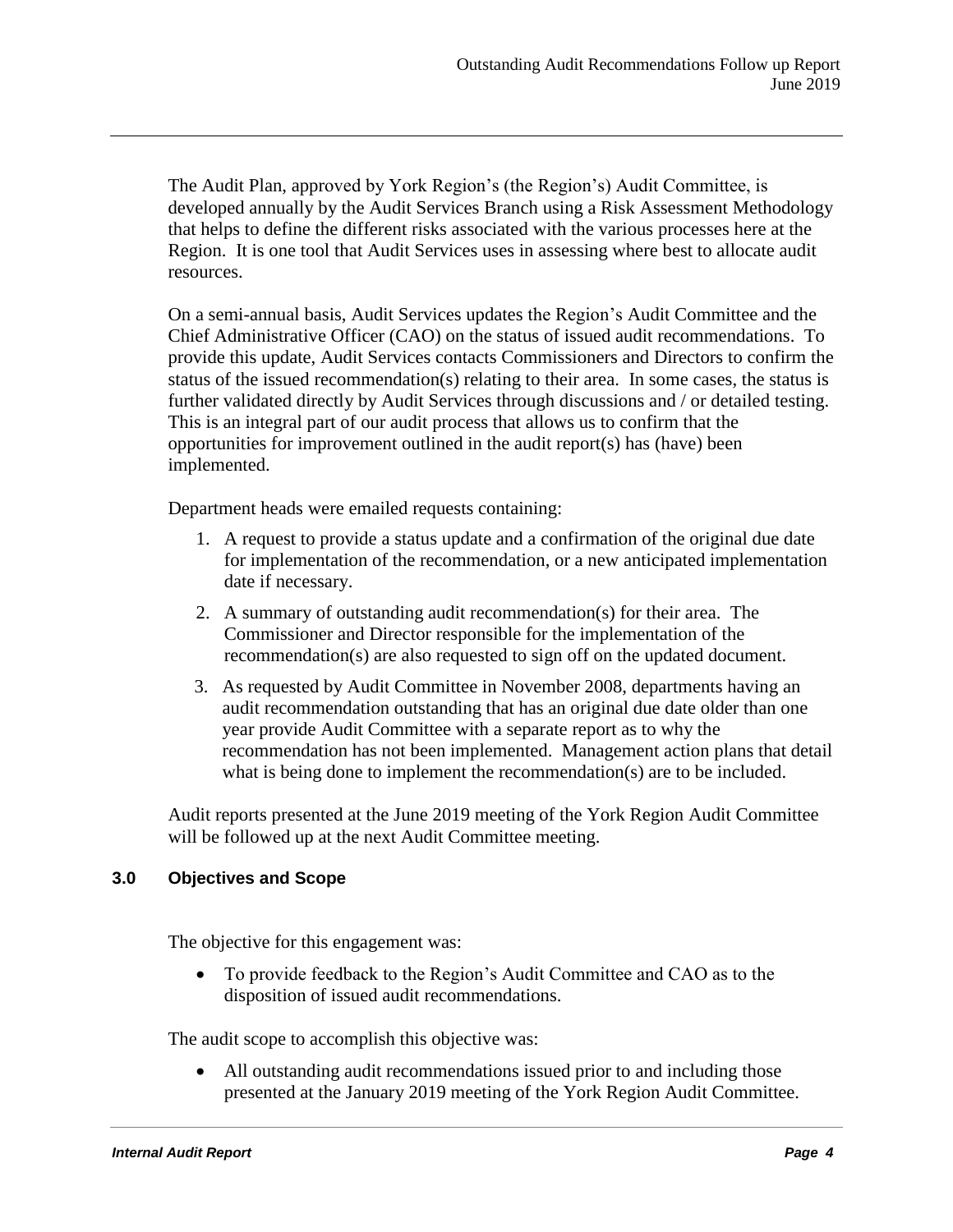#### **4.0 Detailed Observations and Recommendations**

#### **4.1 Detailed Summary Responses and Statistics for Outstanding Audit Recommendations Followed Up**

- Table A summarizes the outstanding audit recommendations followed up for this review.
- Table B is a detailed summary of outstanding audit recommendations which were followed up for this review.
- PRIVATE: Table C summarizes the private outstanding audit recommendations followed up for this review.
- PRIVATE: Table D is a detailed summary of private outstanding audit recommendations which were followed up for this review.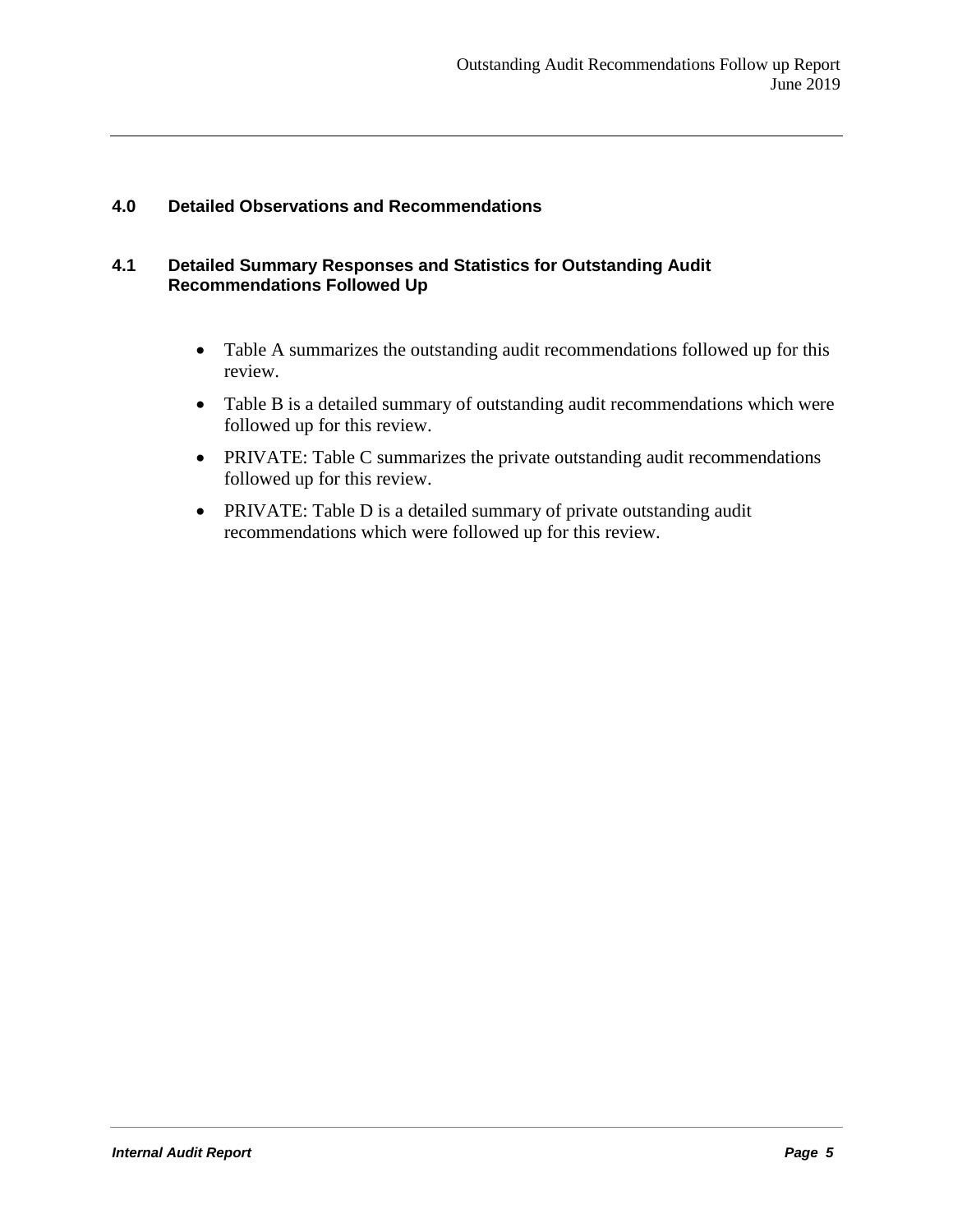

#### **TABLE A – Summary of Outstanding Audit Recommendations Follow up as at March 31, 2019**

| <b>Audit Report</b>                                | <b>Number of</b><br>opportunities originally<br>highlighted | <b>Completed for</b><br>9/30/18 | <b>Completed for</b><br>3/31/19 | Not yet<br>complete | % Not yet<br>complete | Date of<br><b>Audit</b><br>Report | Date Reported to<br><b>Audit Committee</b> |
|----------------------------------------------------|-------------------------------------------------------------|---------------------------------|---------------------------------|---------------------|-----------------------|-----------------------------------|--------------------------------------------|
| ES - Operation Maintenance<br>and Monitoring       | 11                                                          | 9                               | $\mathbf 0$                     | $\overline{2}$      | 18%                   | Dec-15                            | Feb-16                                     |
| FN - Accounts Payable &<br>Procurement             | 6                                                           | $\overline{5}$                  | $\mathbf 0$                     | $\mathbf{1}$        | 17%                   | Apr-16                            | <b>Jun-16</b>                              |
| CHS - Housing Capital<br>Repairs                   | 5                                                           | $\overline{4}$                  | $\mathbf 0$                     | $\mathbf{1}$        | 20%                   | $Jul-16$                          | Oct-16                                     |
| ES-MRF Contract<br>Compliance                      | 3                                                           | $\overline{2}$                  | $\mathbf 0$                     | $\mathbf{1}$        | 33%                   | <b>Jul-16</b>                     | Oct-16                                     |
| FN - Procurement Card                              | $\overline{2}$                                              | $\mathbf 1$                     | $\mathbf 0$                     | $\mathbf{1}$        | 50%                   | Feb-17                            | <b>Jun-17</b>                              |
| CS - Realty Services                               | 5                                                           | 3                               | $\mathbf 0$                     | $\overline{2}$      | 40%                   | Aug-17                            | <b>Jan-18</b>                              |
| CS - Property Services<br><b>Building Security</b> | 10                                                          | $\overline{7}$                  | $\mathbf 0$                     | 3                   | 30%                   | Sept-16                           | <b>Jan-18</b>                              |
| TS - Fleet Services                                | $\overline{7}$                                              | 3                               | $\overline{2}$                  | $\overline{2}$      | 29%                   | Dec-17                            | Jun-18                                     |
| TS - Materials Quality<br><b>Assurance Testing</b> | 5                                                           | $\overline{2}$                  | 2                               | $\mathbf{1}$        | 20%                   | Feb-18                            | <b>Jun-18</b>                              |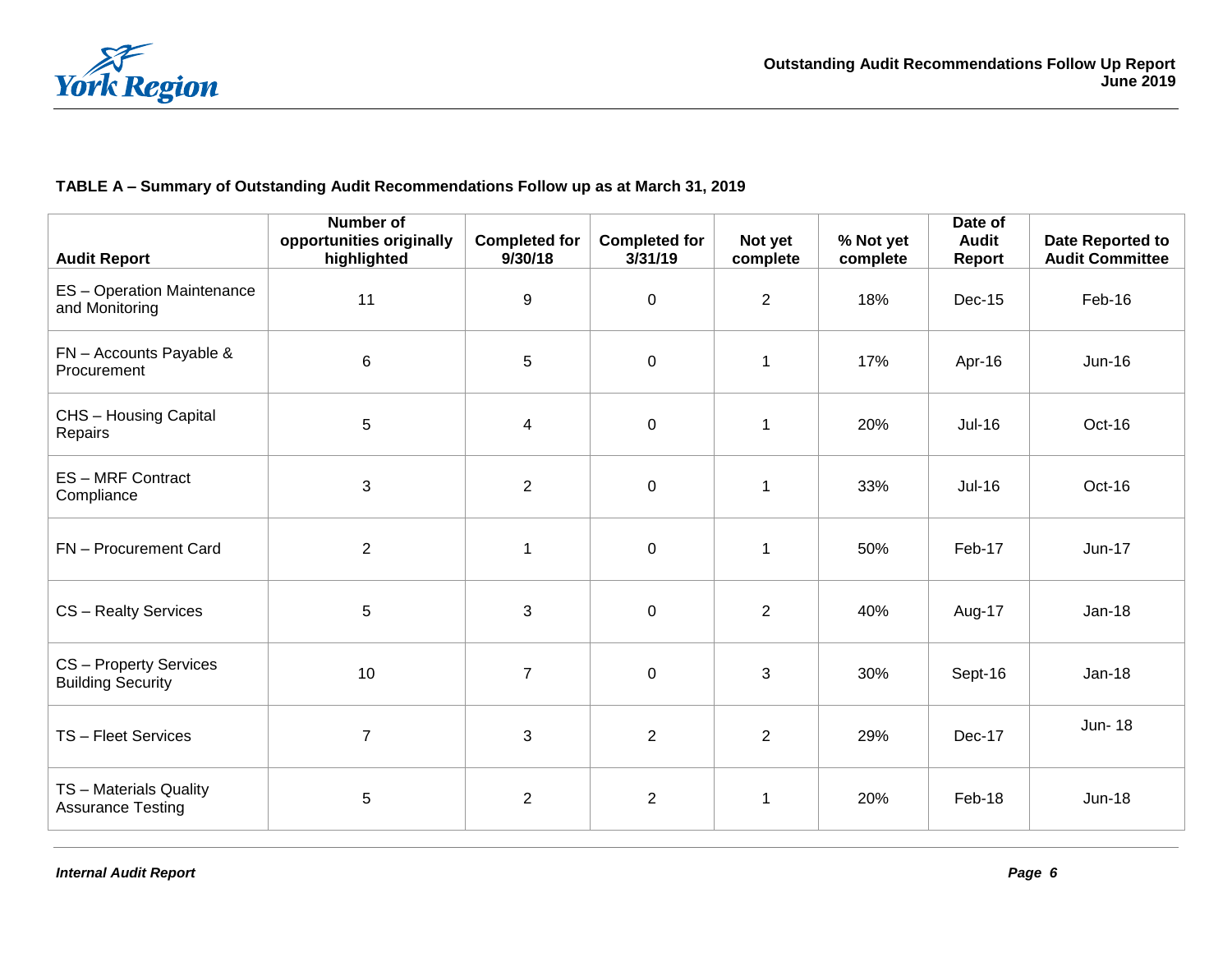

| CHS - Housing York Inc.<br>Rent Geared to Income                        | ົ  |    | $\Omega$ | 2  | 67% | Mar-18        | <b>Jun-18</b> |
|-------------------------------------------------------------------------|----|----|----------|----|-----|---------------|---------------|
| CS - Compensation and<br><b>HRMS</b>                                    | 6  |    | $\Omega$ | 5  | 83% | <b>Nov-17</b> | <b>Jun-18</b> |
| CS - Health & Safety on<br><b>Property Services Capital</b><br>Projects | 6  | 0  |          | 5  | 83% | $Jun-18$      | Jan-19        |
| <b>Totals</b>                                                           | 69 | 38 | 5        | 26 | 38% |               |               |

**TABLE B – Summary of Outstanding Audit Recommendations as at March 31, 2019**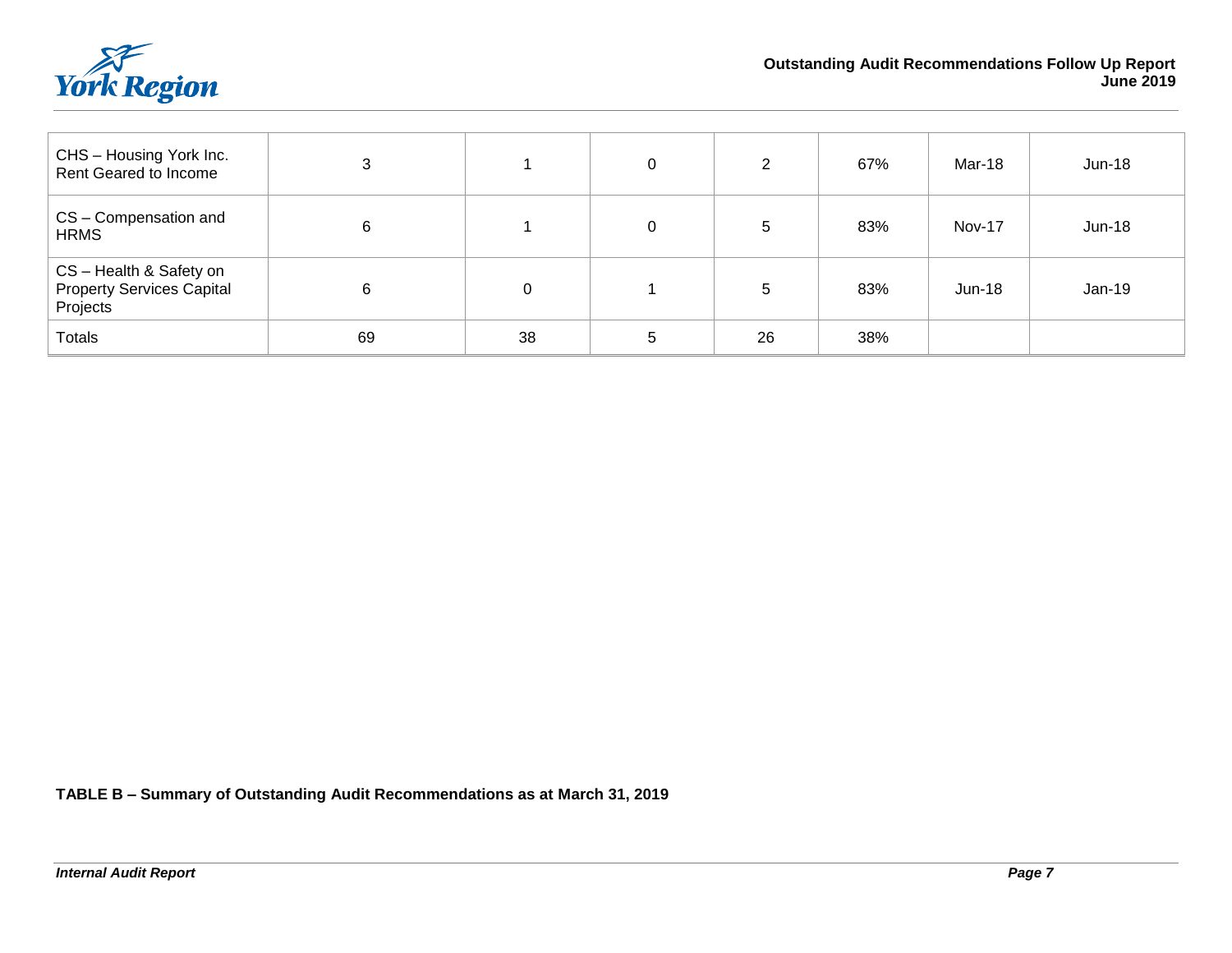

| <b>Audit Report</b>                                                           | <b>Recommendation</b>                                                                                                                       | <b>Management response</b>                                                                                                                                                                                                                                                                                               | Original<br>due date | <b>Current</b><br>due date |
|-------------------------------------------------------------------------------|---------------------------------------------------------------------------------------------------------------------------------------------|--------------------------------------------------------------------------------------------------------------------------------------------------------------------------------------------------------------------------------------------------------------------------------------------------------------------------|----------------------|----------------------------|
| Environmental<br>$S$ ervices $-$<br>Operations<br>Maintenance &<br>Monitoring | 4.1<br>OMM work with IAM to resolve the noted asset<br>inventory discrepancies.                                                             | The following work is in progress for<br>completion by Q4 2019:<br>Digital Updates: Update MAXIMO to<br>reflect the new Section 21 Guidelines<br>which includes developing new Process<br>Location Hierarchies for each water<br>and wastewater facility.<br>Physical tagging for each water and<br>wastewater facility. | Q4 2019              | Q4 2019                    |
|                                                                               | OMM continue updating the protocol used to<br>identify assets needed to be entered into<br>MAXIMO from an asset maintenance<br>perspective. | Done.                                                                                                                                                                                                                                                                                                                    | N/A                  | N/A                        |
|                                                                               | 4.2<br>OMM continue with the implementation of an<br>input screen to help in updating the MAXIMO<br>inventory base whenever it changes.     | Done.                                                                                                                                                                                                                                                                                                                    | N/A                  | N/A                        |
|                                                                               | OMM should also perform a full inventory of all<br>their MAXIMO assets to establish a baseline of<br>actual assets within each facility.    | Progressing with completing a full inventory<br>review and clean-up of existing MAXIMO<br>assets and actual assets in the field at all water<br>and wastewater facilities in Area 1, Area 2N<br>and 2S.                                                                                                                  | Q4 2019              | Q4 2019                    |
|                                                                               | OMM should develop and implement annual<br>inventory verification routines that spot check an                                               | Done.                                                                                                                                                                                                                                                                                                                    | N/A                  | N/A                        |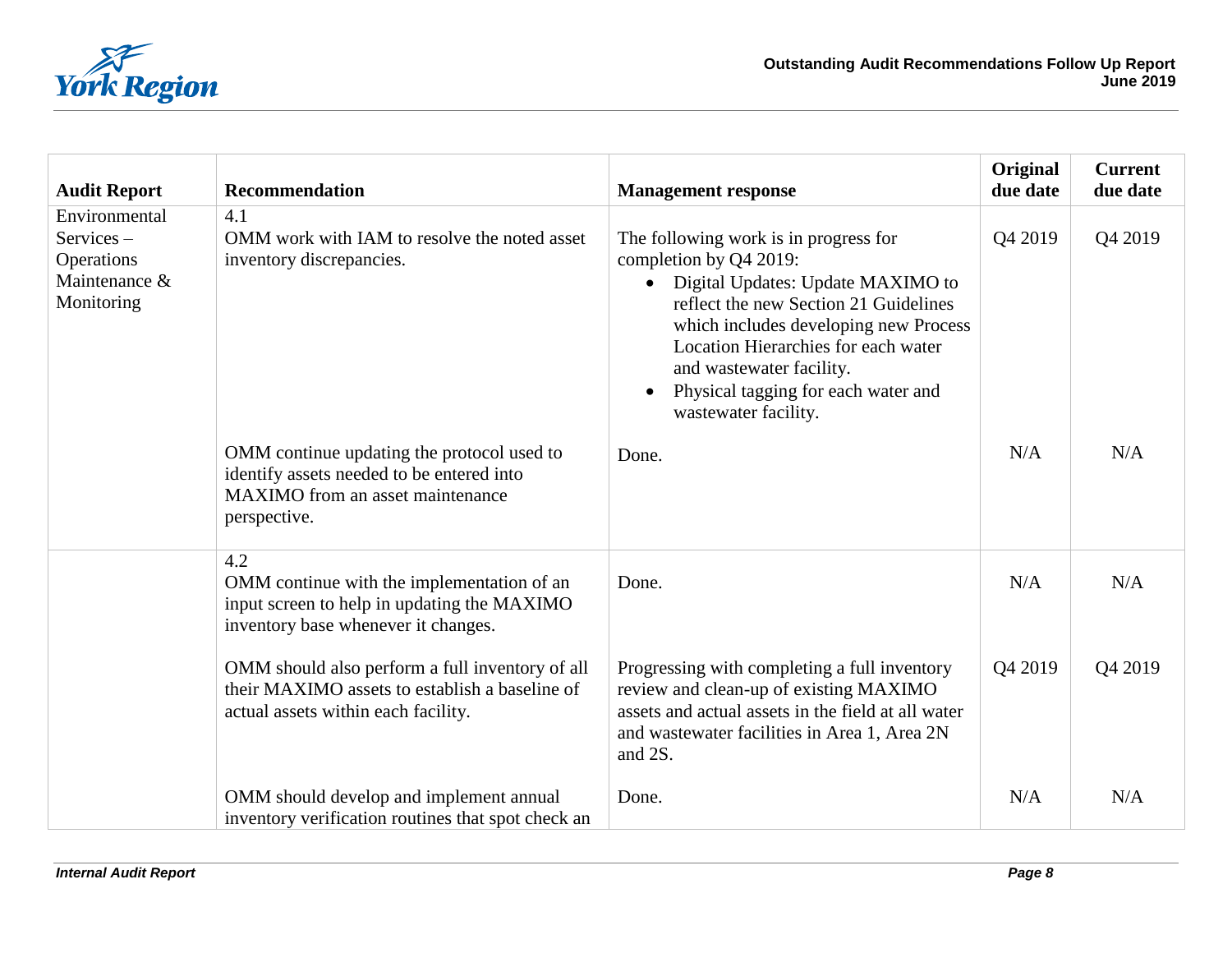

| <b>Audit Report</b> | <b>Recommendation</b>                                                                                                                                                                                                                                                                                                                                                                                                                                                                                                                                                                                    | <b>Management response</b> | Original<br>due date | <b>Current</b><br>due date |
|---------------------|----------------------------------------------------------------------------------------------------------------------------------------------------------------------------------------------------------------------------------------------------------------------------------------------------------------------------------------------------------------------------------------------------------------------------------------------------------------------------------------------------------------------------------------------------------------------------------------------------------|----------------------------|----------------------|----------------------------|
|                     | acceptable level of asset inventory using 'book to<br>floor' and 'floor to book' asset verification.                                                                                                                                                                                                                                                                                                                                                                                                                                                                                                     |                            |                      |                            |
|                     | 4.3<br>Spare parts inventory program create detailed<br>plans and process flows to help ensure that<br>management controls over the inventory are<br>sufficient.                                                                                                                                                                                                                                                                                                                                                                                                                                         | Done.                      | N/A                  | N/A                        |
|                     | 4.4<br>The backlog listing should be reviewed:<br>1. To determine which codes are required and<br>who may require them.<br>2. Reiterate to all MAXIMO users the proper<br>protocols for entering a Level code, with<br>particular attention to Level 5 codes.<br>3. Reiterate to all MAXIMO users the<br>importance of descriptions to help schedule<br>work order assignment to mechanics and<br>electricians.<br>4. Reiterate to all MAXIMO users the<br>importance of timely resolution of the work –<br>order in MAXIMO.<br>5. Determine the required work necessary to<br>complete this work order. | Done.                      | N/A                  | N/A                        |
|                     | 4.5<br>OMM management should reconsider the value<br>being provided by the tablets. The connectivity                                                                                                                                                                                                                                                                                                                                                                                                                                                                                                     | Done.                      | N/A                  | N/A                        |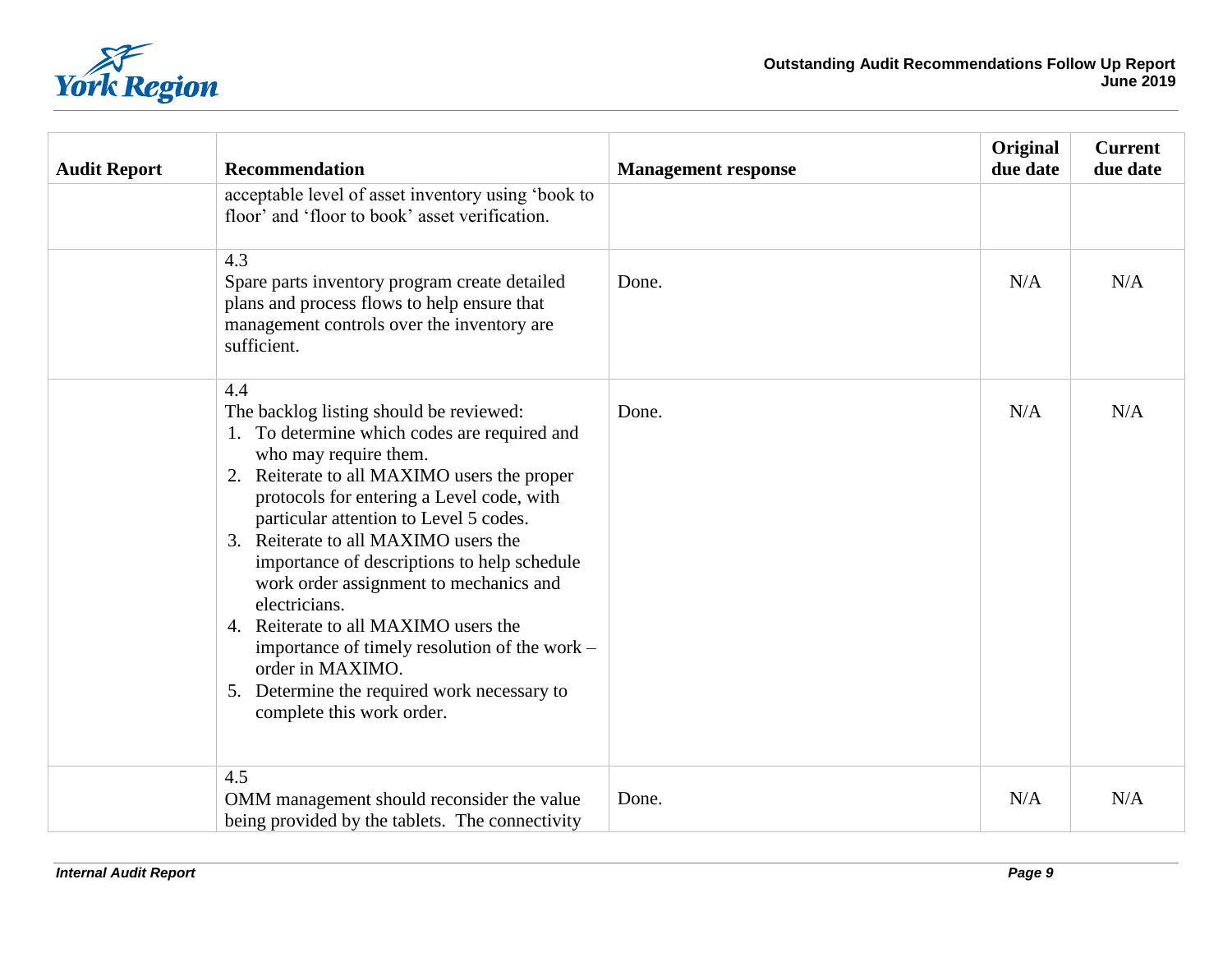

| <b>Audit Report</b> | Recommendation                                                                                                                                                                                                              | <b>Management response</b> | Original<br>due date | <b>Current</b><br>due date |
|---------------------|-----------------------------------------------------------------------------------------------------------------------------------------------------------------------------------------------------------------------------|----------------------------|----------------------|----------------------------|
|                     | fee should be terminated immediately. The 36<br>tablets noted could be reassigned where they will<br>be used or sold to recover any residual value.                                                                         |                            |                      |                            |
|                     | 4.6<br>For some types of work orders, predominantly<br>level 1 thru 4, a triage system should be piloted to<br>determine if tradespersons could be more<br>effectively and efficiently dispatched to perform<br>their work. | Done.                      | N/A                  | N/A                        |
|                     | 4.7<br>OMM management should continue constructing<br>and finalizing an input page to be used by<br>tradespersons in the field.                                                                                             | Done.                      | N/A                  | N/A                        |
|                     | 4.8<br>Consultants contracted to provide complete and<br>accurate asset information should be held<br>accountable for incomplete and erroneous asset<br>information.                                                        | Done.                      | N/A                  | N/A                        |
|                     | Explore the possibility to recoup the cost of<br>having to review and correct any new asset<br>information entered by consultants.                                                                                          |                            | N/A                  | N/A                        |
|                     | 4.9<br>OMM management ensures that any future<br>contracts issued for tender follows the Surety                                                                                                                             | Done.                      | N/A                  | N/A                        |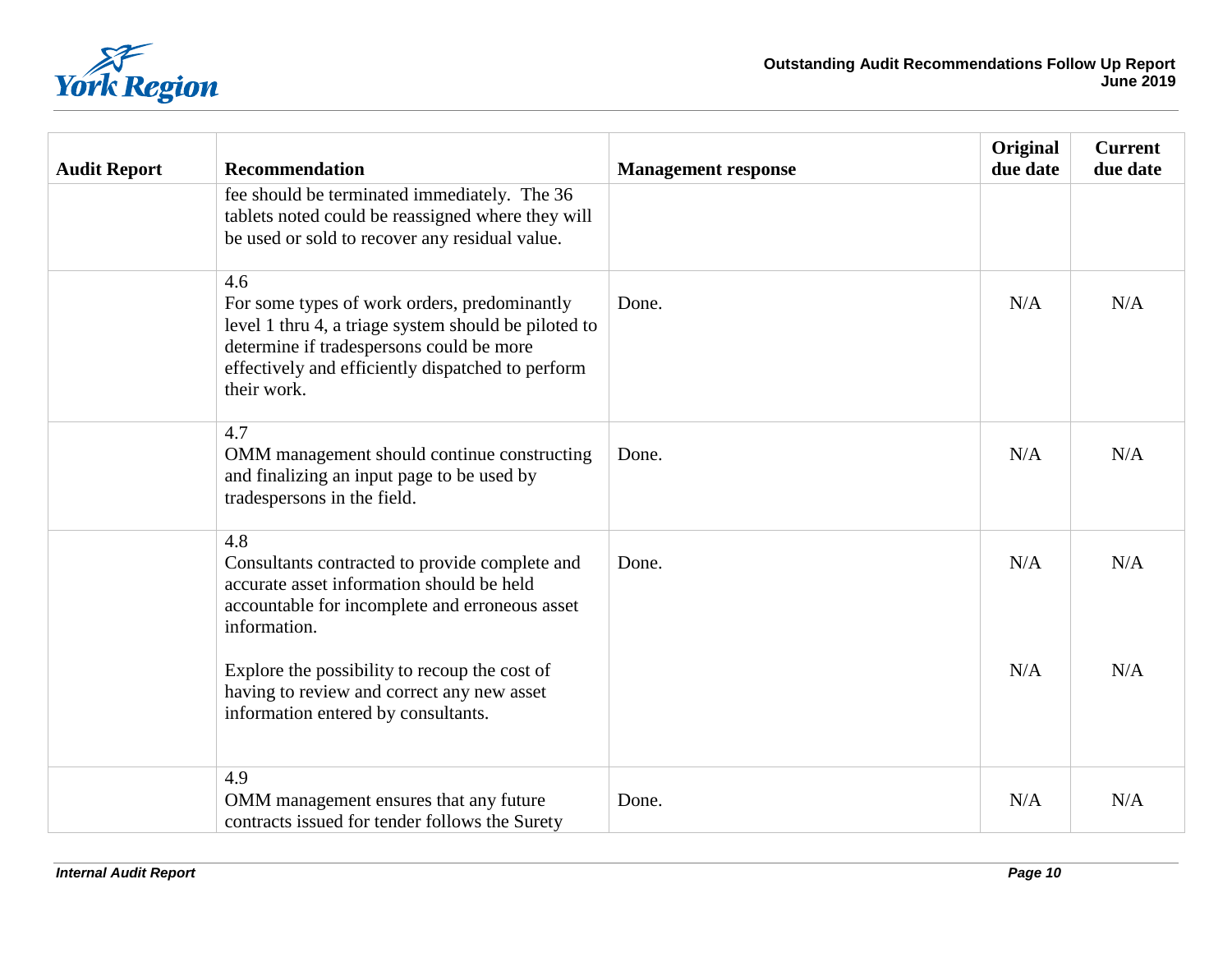

| <b>Audit Report</b>                | <b>Recommendation</b>                                                                                                                                                                            | <b>Management response</b> | Original<br>due date | <b>Current</b><br>due date |
|------------------------------------|--------------------------------------------------------------------------------------------------------------------------------------------------------------------------------------------------|----------------------------|----------------------|----------------------------|
|                                    | Bond Policy and associated procedures.                                                                                                                                                           |                            |                      |                            |
|                                    | 4.10<br>A current, blanket COI should be collected by<br>Finance – Insurance & Risk for the contractor<br>executing the diesel generator maintenance.                                            | Done.                      | N/A                  | N/A                        |
|                                    | 4.11<br>OMM management should arrange for<br>preventative maintenance to be performed on the<br>portable diesel generators as per the contract with<br>the contractor responsible for this work. | Done.                      | N/A                  | N/A                        |
|                                    | Missing documentation should be investigated<br>and collected to help ensure that all equipment is<br>being maintained as per the standards followed.                                            |                            | N/A                  | N/A                        |
| Finance – A/P $\&$<br>Procurements | 4.1<br>Consider implementing a stamp for departments<br>to use for invoice approval / general ledger<br>coding.                                                                                  | Done.                      | N/A                  | N/A                        |
|                                    | Reiterate to staff the requirement for segregation<br>of duties between purchase commitment and<br>payment authority.                                                                            |                            |                      |                            |
|                                    | 4.2<br>Tender Bid Request Form is updated to clarify the<br>requirement for advertising in the DCN.                                                                                              | Done.                      | N/A                  | N/A                        |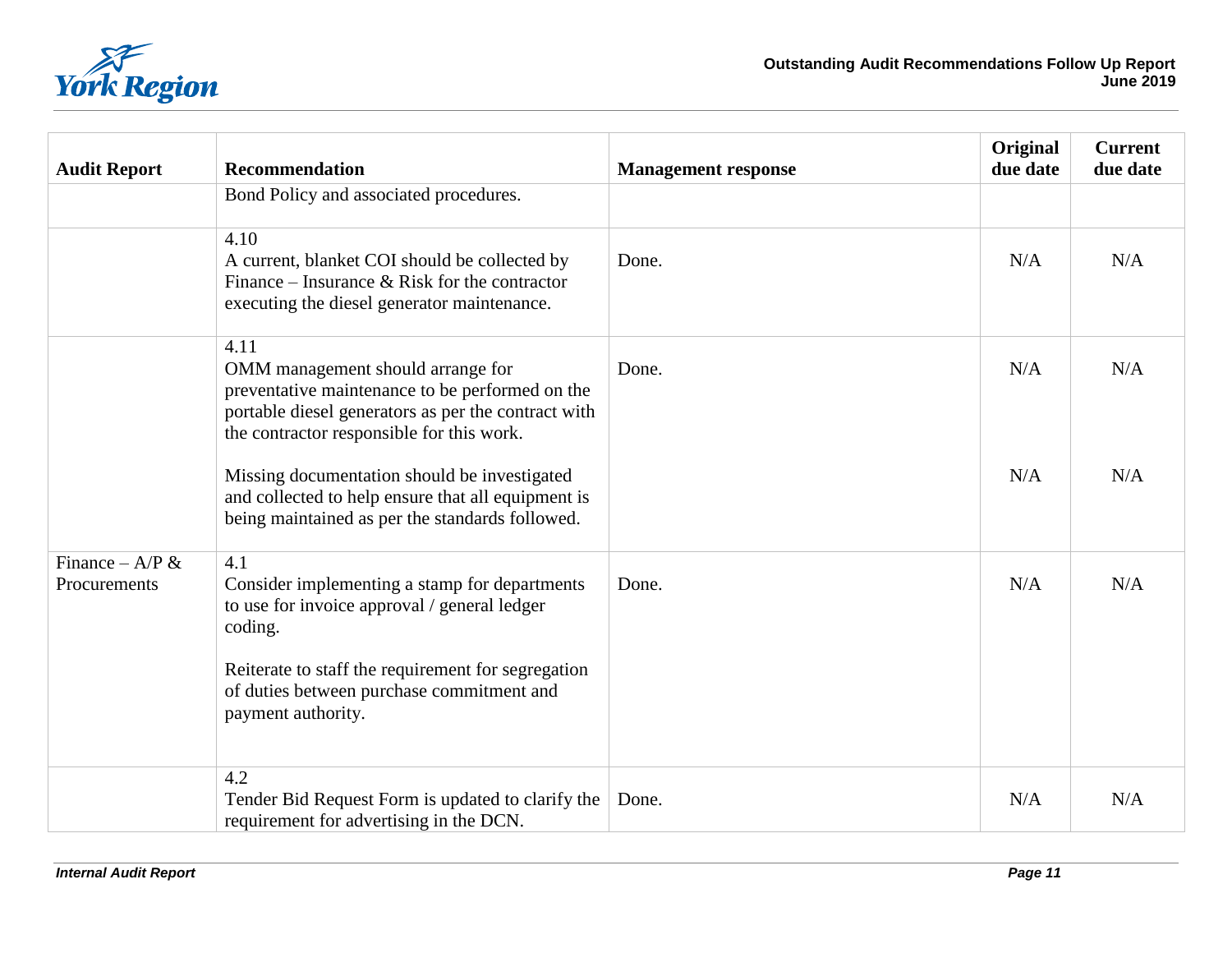

| <b>Audit Report</b> | <b>Recommendation</b>                                                                                                                                                                                                                                                                                                                                                                          | <b>Management response</b> | Original<br>due date | <b>Current</b><br>due date |
|---------------------|------------------------------------------------------------------------------------------------------------------------------------------------------------------------------------------------------------------------------------------------------------------------------------------------------------------------------------------------------------------------------------------------|----------------------------|----------------------|----------------------------|
|                     | Consider implementation of an electronic<br>procurement filing system to reduce likelihood of<br>misplacing key documents, and, create a more<br>consistent standard file set-up.                                                                                                                                                                                                              |                            |                      |                            |
|                     | 4.3<br>A formal process be developed to ensure<br>compliance with the policy of annual reviews of<br>designated authorities.<br>Department heads perform annual review of the<br>designated approval authorities and report results<br>to Finance for updates.                                                                                                                                 | Done.                      | N/A                  | N/A                        |
|                     | 4.4<br>Compare all NSA forms to purchasing course<br>training records. Where the course has not been<br>attended, a deadline established for attendance. If<br>not attended, the NSA form should be revoked.<br>NSA form should include the requirement for<br>attendance to the purchasing training course and<br>employee statement that the course was attended<br>or scheduled attendance. | Done.                      | N/A                  | N/A                        |
|                     | 4.5<br>Authorization of Payment of Goods and Services<br>Policy is updated to clarify approval limits for<br>Project Managers, include the segregation of<br>duties between purchase commitment and                                                                                                                                                                                            | Done.                      | N/A                  | N/A                        |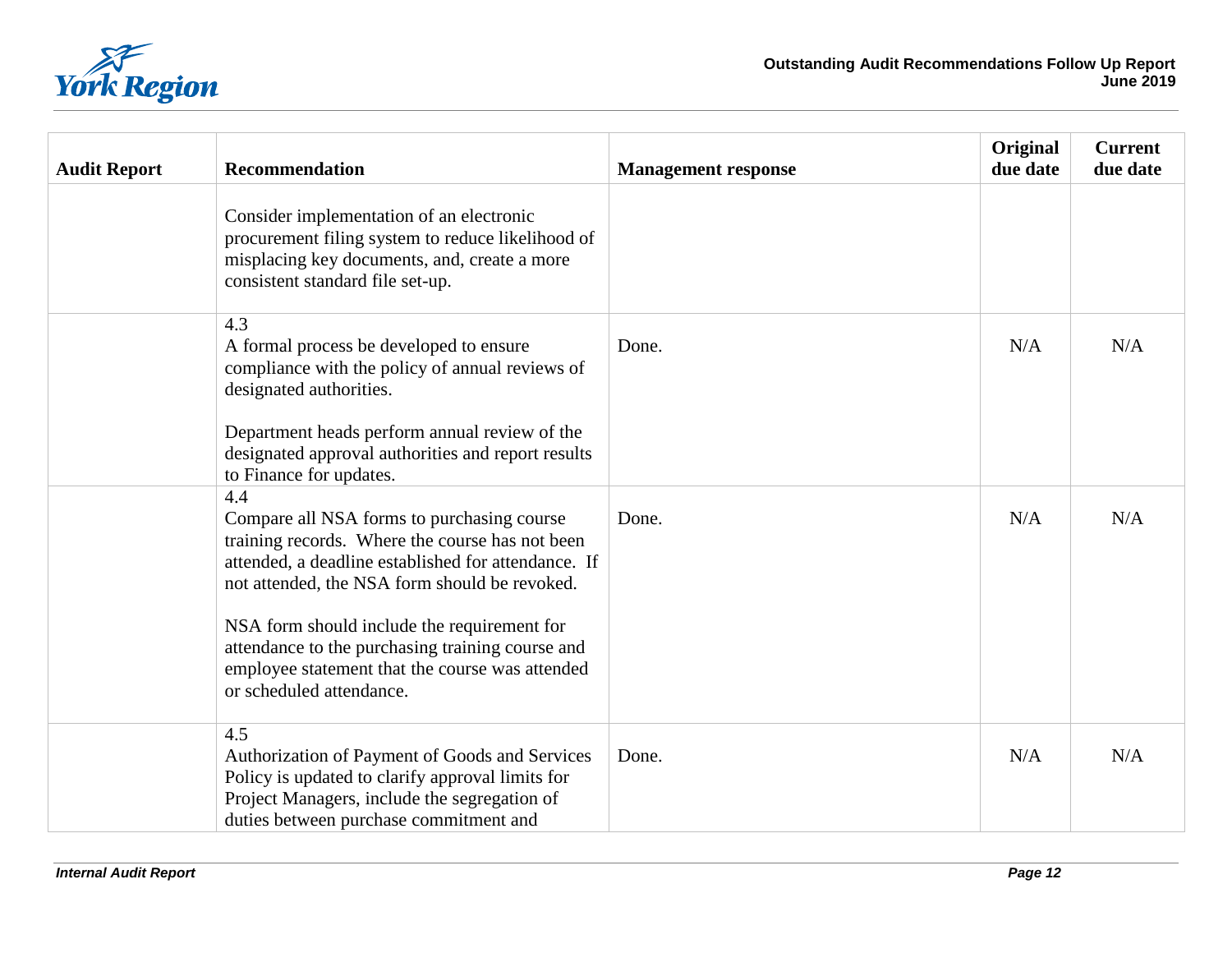

| <b>Recommendation</b>                                                                                                                                                                                                                                                                                                                                                      | <b>Management response</b>                                                                                                                                                                                                                                       | Original<br>due date | <b>Current</b><br>due date |
|----------------------------------------------------------------------------------------------------------------------------------------------------------------------------------------------------------------------------------------------------------------------------------------------------------------------------------------------------------------------------|------------------------------------------------------------------------------------------------------------------------------------------------------------------------------------------------------------------------------------------------------------------|----------------------|----------------------------|
| payment approval.<br>Purchasing Tool Kit be updated to clearly identify<br>the requirement for a purchase order for<br>purchases above a specified dollar limit.                                                                                                                                                                                                           | The policy has been finalized, however, it is<br>recommended that the policy not take effect<br>until January 1, 2020, to coincide with the<br>implementation of the new Purchasing Bylaw<br>which is expected to be approved by Regional<br>Council in Q4 2019. | Q1 2019 <sup>1</sup> | Q1 2020                    |
| 4.6<br>Perform a thorough review of the purchase orders<br>identified as having errors and omissions and<br>correct them in the system.<br>Perform an annual review of unused purchase<br>orders beyond a certain age to identify instances<br>where invoices are being processed without being<br>applied to a purchase order or directly to a general<br>ledger account. | Done.                                                                                                                                                                                                                                                            | N/A                  | N/A                        |
| 4.1<br>Management should:<br>Review contract requirements to ensure<br>$\bullet$<br>Schedule C and Schedule A are completed<br>Implement a process to ensure these and<br>$\bullet$<br>other contract requirements are completed                                                                                                                                           | Done.                                                                                                                                                                                                                                                            | N/A                  | N/A                        |
|                                                                                                                                                                                                                                                                                                                                                                            | 4.2                                                                                                                                                                                                                                                              |                      |                            |

 $<sup>1</sup>$  As presented by the Commissioner of Finance to the Audit Committee in their January 9, 2019 meeting.</sup>

l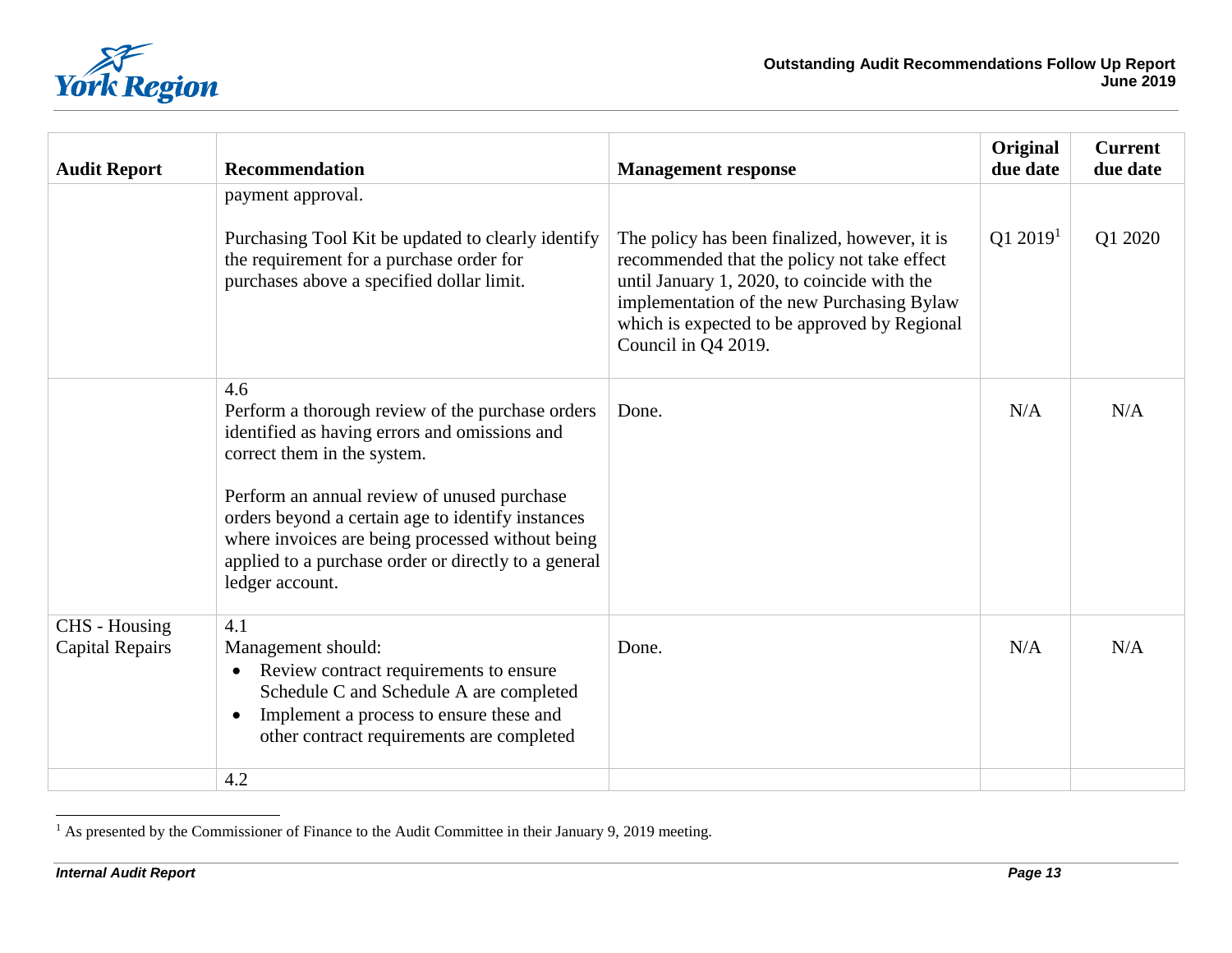

| <b>Audit Report</b> | Recommendation                                                                                                                                                                                                                                                                                                                                                                                                                                                                                                                                                                                                                    | <b>Management response</b>                                                                                                                | Original<br>due date | <b>Current</b><br>due date |
|---------------------|-----------------------------------------------------------------------------------------------------------------------------------------------------------------------------------------------------------------------------------------------------------------------------------------------------------------------------------------------------------------------------------------------------------------------------------------------------------------------------------------------------------------------------------------------------------------------------------------------------------------------------------|-------------------------------------------------------------------------------------------------------------------------------------------|----------------------|----------------------------|
|                     | Management should:<br>Ensure that interest is calculated, tracked and<br>reported annually to housing providers<br>Move forward with the development and<br>$\bullet$<br>implementation of the integrated Housing<br>Solutions software                                                                                                                                                                                                                                                                                                                                                                                           | Done.<br>HCI is being developed in combination with<br>seven other municipalities. The project is<br>progressing slower than anticipated. | N/A<br>Q3 2018       | N/A<br>Q1 2020             |
|                     | 4.3<br>Management develop and implement formal<br>policies and procedures for the administration of<br>the loan program.<br>This program should include interest tracking and<br>management.                                                                                                                                                                                                                                                                                                                                                                                                                                      | Done.                                                                                                                                     | N/A                  | N/A                        |
|                     | 4.4<br>Management should:<br>Ensure housing providers selection process is<br>$\bullet$<br>in compliance with the provincial<br>requirements for future programs<br>Develop / implement a formal process to<br>$\bullet$<br>ensure the reporting requirements for<br>provincial flow through fund programs are<br>met and in compliance with the Transfer<br><b>Payment Agreement</b><br>Consider drafting a tenant waiver agreement<br>$\bullet$<br>to ensure access to the required electrical<br>billing and usage data<br>Ensure the draft agreement with housing<br>$\bullet$<br>providers captures the applicable reporting | Done.                                                                                                                                     | N/A                  | N/A                        |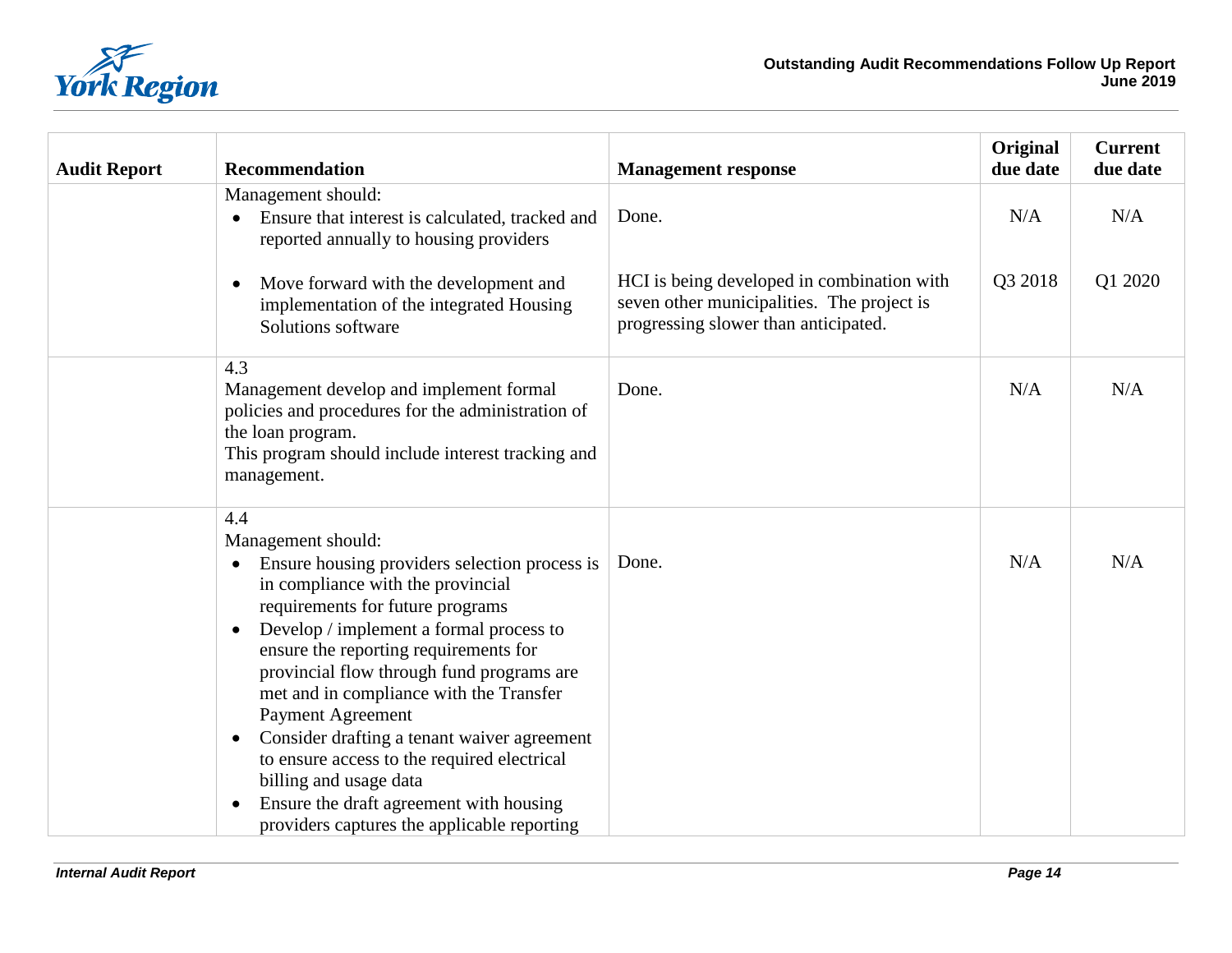

| <b>Audit Report</b>                                       | Recommendation                                                                                                                                                                                                                                                                                                                                                                                                                                                                                                  | <b>Management response</b>                                                                          | Original<br>due date | <b>Current</b><br>due date |
|-----------------------------------------------------------|-----------------------------------------------------------------------------------------------------------------------------------------------------------------------------------------------------------------------------------------------------------------------------------------------------------------------------------------------------------------------------------------------------------------------------------------------------------------------------------------------------------------|-----------------------------------------------------------------------------------------------------|----------------------|----------------------------|
|                                                           | requirements and consider including a clause<br>in the agreement to grant Region access to<br>electrical information on their behalf<br>Determine the frequency of collecting this<br>$\bullet$<br>data                                                                                                                                                                                                                                                                                                         |                                                                                                     |                      |                            |
|                                                           | 4.5<br>Management should develop a formal policy and<br>process document for the administration of the<br>government flow through funding programs.                                                                                                                                                                                                                                                                                                                                                             | Done.                                                                                               | N/A                  | N/A                        |
| Environmental<br>Services - MRF<br>Contract<br>Compliance | 4.1<br>Subsequent revisions to the operating agreement<br>require 30 days written notice of cancellation to<br>coincide with the standard insurance requirements<br>for the Region.                                                                                                                                                                                                                                                                                                                             | The MRF contract with Miller Waste Systems<br>does not expire until 2020. On target for Q3<br>2020. | Q3 2020              | Q3 2020                    |
|                                                           | 4.2<br>To assist the Region in ensuring the facility is<br>operating in compliance with the operating<br>agreement:<br>Include a three month rolling average for<br>rear-load compaction tonnage to the<br>spreadsheet used to monitor gate-to-gate<br>times, loading times, and rear-load<br>compaction. This would help in timely<br>identification if minimum tonnage is not<br>being achieved, or trending unfavourably.<br>Update the monthly averages spreadsheet to<br>document reasons for unfavourable | Done.                                                                                               | N/A                  | N/A                        |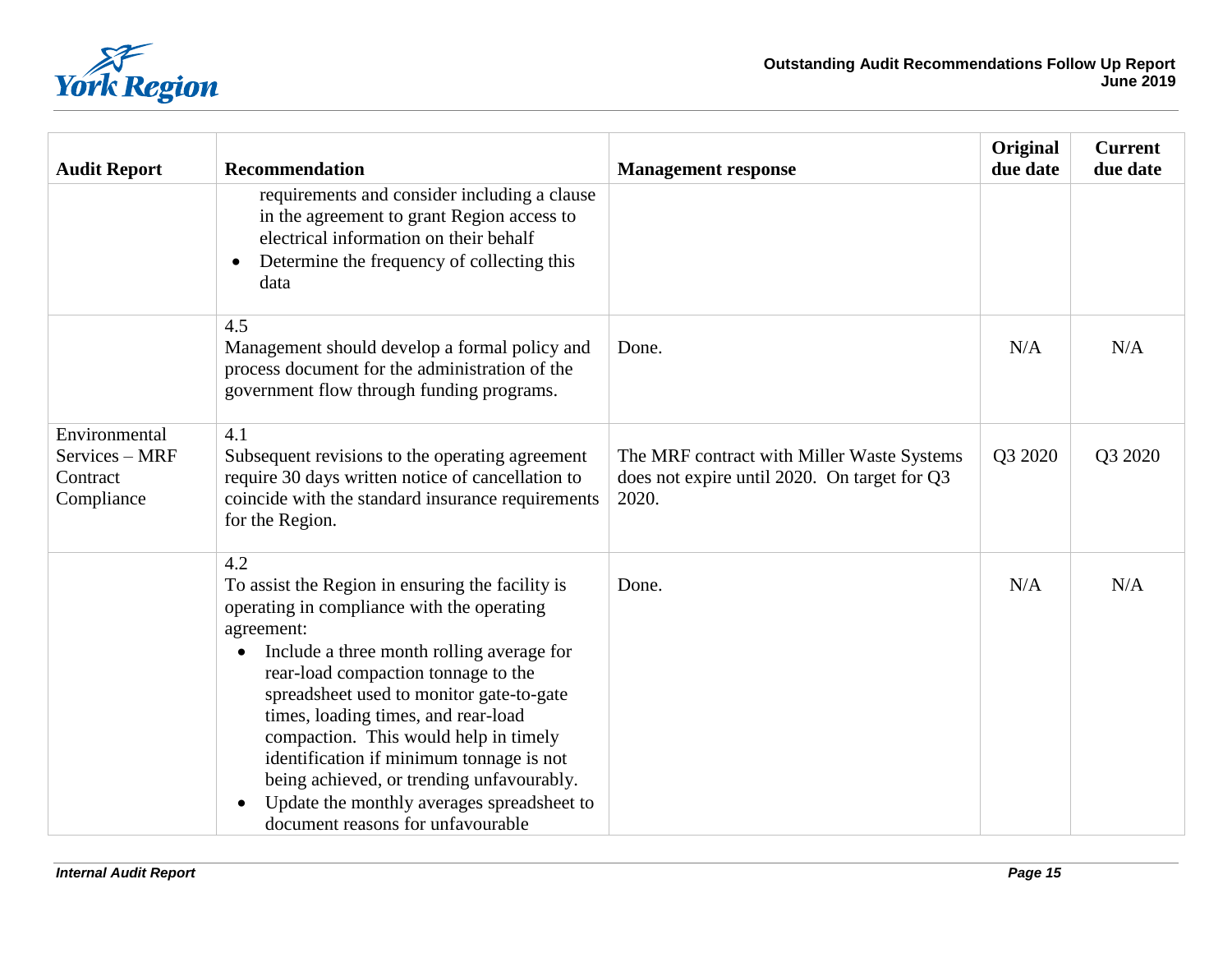

| <b>Audit Report</b>                  | Recommendation                                                                                                                                                                                                                                                              | <b>Management response</b>                              | Original<br>due date | <b>Current</b><br>due date |
|--------------------------------------|-----------------------------------------------------------------------------------------------------------------------------------------------------------------------------------------------------------------------------------------------------------------------------|---------------------------------------------------------|----------------------|----------------------------|
|                                      | variances. Historical references can assist in<br>identifying and correcting any future<br>unfavourable variances.<br>Implementation of a checklist for use by<br>cleaning personnel to ensure all items are<br>performed as per the operating agreement<br>and documented. |                                                         |                      |                            |
|                                      | 4.3<br>The Contractor submits completed and signed due<br>diligence questionnaires with their monthly<br>invoices for applicable buyers that month.                                                                                                                         | Done.                                                   | N/A                  | N/A                        |
| Finance -<br><b>Procurement Card</b> | 4.1<br>Management should ensure the P-Card Policy is<br>formally approved by Council. Once approved,<br>management should ensure the P-card procedures<br>are finalized and formally communicated to staff.                                                                 | Done.                                                   | N/A                  | N/A                        |
|                                      | 4.2<br>Management should continue to automate the P-<br>Card process to improve the control environment<br>and increase efficiencies where possible,<br>including the automation of the monthly<br>reconciliation and approval process.                                     | In-Progress and targeted to be completed by<br>Q2 2019. | Q4 2018              | Q2 2019                    |
|                                      | Management could consider procuring an external<br>consultant for assistance in the development and<br>implementation of the automation process where<br>internal recourses are limited.                                                                                    |                                                         |                      |                            |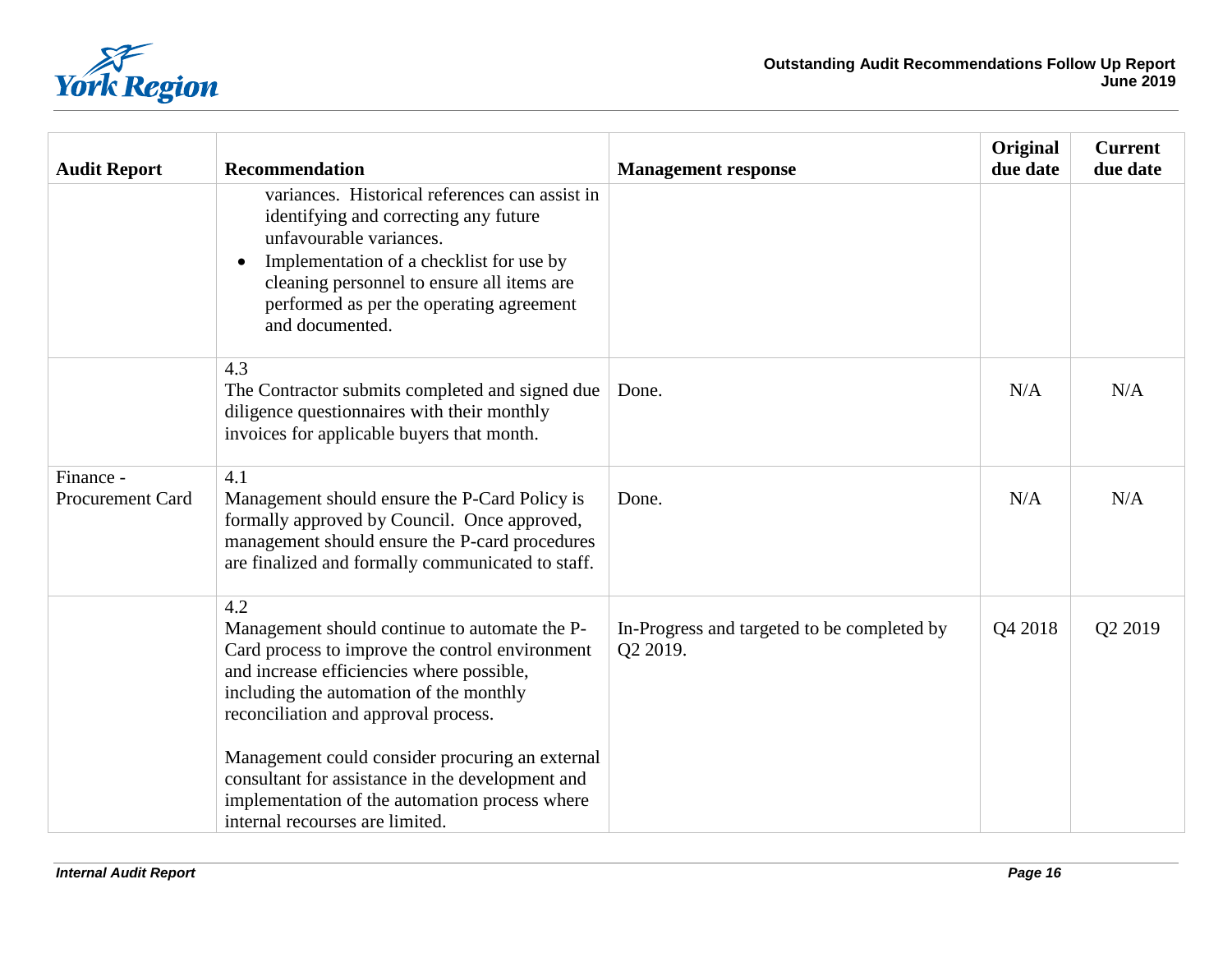

| <b>Audit Report</b>                            | <b>Recommendation</b>                                                                                                                                                                                                                                                                                                                                                                                              | <b>Management response</b>                                                                               | Original<br>due date | <b>Current</b><br>due date |
|------------------------------------------------|--------------------------------------------------------------------------------------------------------------------------------------------------------------------------------------------------------------------------------------------------------------------------------------------------------------------------------------------------------------------------------------------------------------------|----------------------------------------------------------------------------------------------------------|----------------------|----------------------------|
| <b>Corporate Services</b><br>- Realty Services | 4.1<br>Due to the growth of the Realty Services Branch<br>and increasing volume of acquisitions since the<br>last policy review, Management should review<br>both policies to ensure that definitions,<br>descriptions, policies and procedures remain<br>relevant and up to date.                                                                                                                                 | Done.                                                                                                    | N/A                  | N/A                        |
|                                                | 4.2<br>To help ensure the fairness, objectivity,<br>accountability and transparency of the<br>procurement process, management should<br>complete a formal Request for Pre-Qualification<br>through the Procurement Office to develop a<br>roster of qualified appraisers.                                                                                                                                          | The Roster was issued in May, and will close<br>in late June. Award will take place in July /<br>August. | Q3 2018              | Q3 2019                    |
|                                                | 4.3<br>Management should identify critical documents<br>and develop a consistent process for maintaining<br>acquisition files. For example, each file should<br>include a checklist of critical documents to ensure<br>consistency in file maintenance.<br>Management should consider monitoring<br>completion dates for each step of the acquisition<br>process from negotiations to CAO and Council<br>approval. | Done.                                                                                                    | N/A                  | N/A                        |
|                                                | 4.4                                                                                                                                                                                                                                                                                                                                                                                                                |                                                                                                          |                      |                            |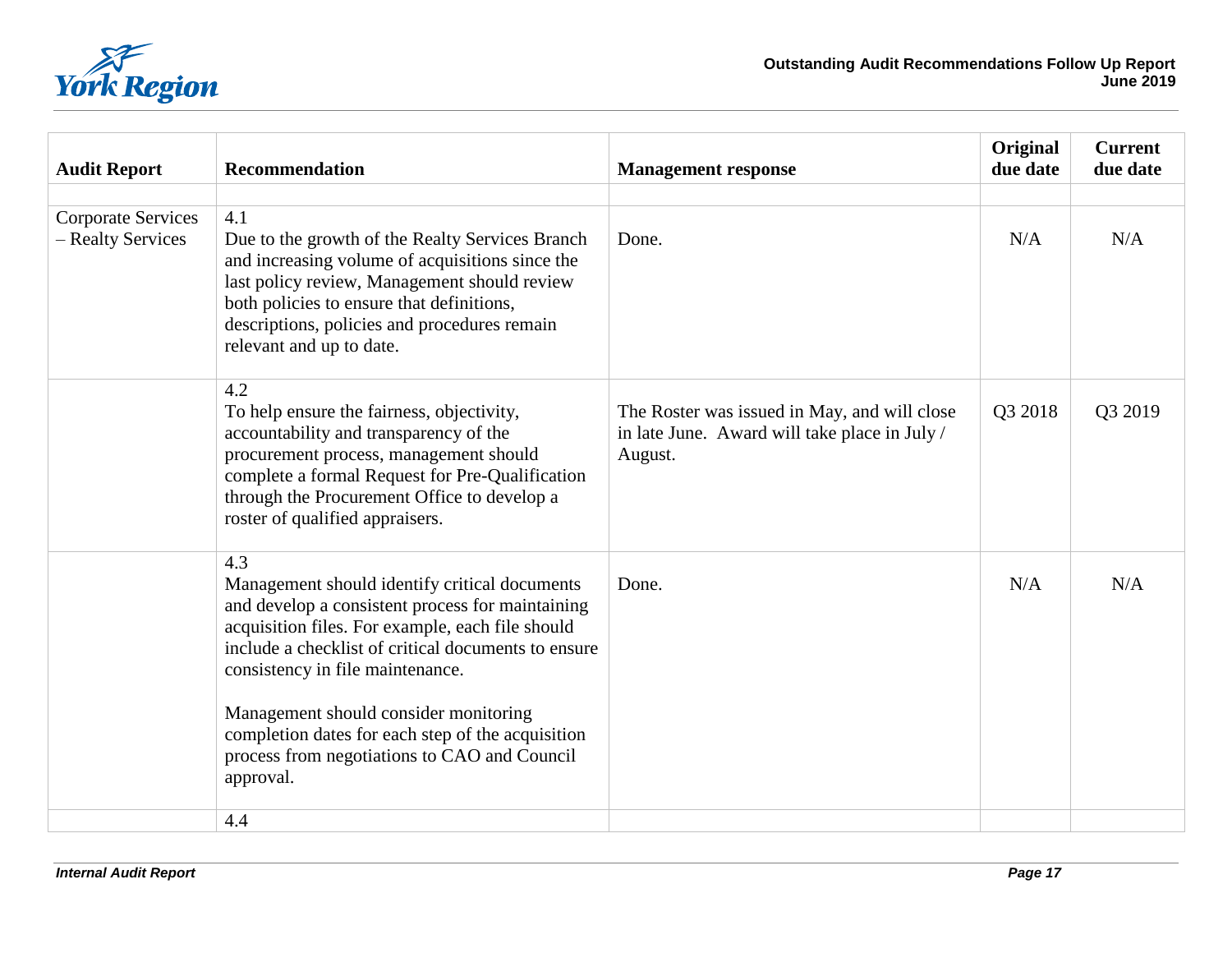

| <b>Audit Report</b>                                                          | <b>Recommendation</b>                                                                                                                                                                                                                                                                                                                                                                           | <b>Management response</b>                                                                                                                                                                                                                                                                                                                            | <b>Original</b><br>due date | <b>Current</b><br>due date |
|------------------------------------------------------------------------------|-------------------------------------------------------------------------------------------------------------------------------------------------------------------------------------------------------------------------------------------------------------------------------------------------------------------------------------------------------------------------------------------------|-------------------------------------------------------------------------------------------------------------------------------------------------------------------------------------------------------------------------------------------------------------------------------------------------------------------------------------------------------|-----------------------------|----------------------------|
|                                                                              | Since the LTM system is an interim solution<br>being replaced in the near future, we recommend<br>that management ensure the following internal<br>controls are implemented in the MasterWorks<br>system:                                                                                                                                                                                       | Done.                                                                                                                                                                                                                                                                                                                                                 | N/A                         | N/A                        |
|                                                                              | • Specific read-only and editing access rights<br>based on job requirements<br>• Comprehensive audit trail with all editing<br>history available<br>• Formal policies and training communicated to<br>all staff requiring use of the system.                                                                                                                                                    |                                                                                                                                                                                                                                                                                                                                                       |                             |                            |
|                                                                              | 4.5<br>The accrued interest spreadsheet produced by the<br>Realty Services Branch should be produced and<br>communicated to all clients.<br>Management should develop a formal process for<br>monitoring and recording long-term accrued<br>interest, including determining at which point<br>aged acquisitions should be removed from project<br>costs and transferred to a corporate program. | Uploading Viva information to the Land<br>Transaction Management (LTM) database is<br>complete, and all accrued interest on<br>outstanding transactions is tracked, monitored<br>and reported.<br>All non-vivaNext related liabilities are tracked<br>on spreadsheets and as of Q2 2019, are<br>reported quarterly to the appropriate<br>departments. | Q2 2018                     | Q2 2019                    |
| <b>Corporate Services</b><br>- Property Services<br><b>Building Security</b> | 4.1<br>PSB management should create and present a<br>business case as part of the 2019 budget process<br>for the development of an in-house security<br>management team capability to manage York                                                                                                                                                                                               | Done.                                                                                                                                                                                                                                                                                                                                                 | N/A                         | N/A                        |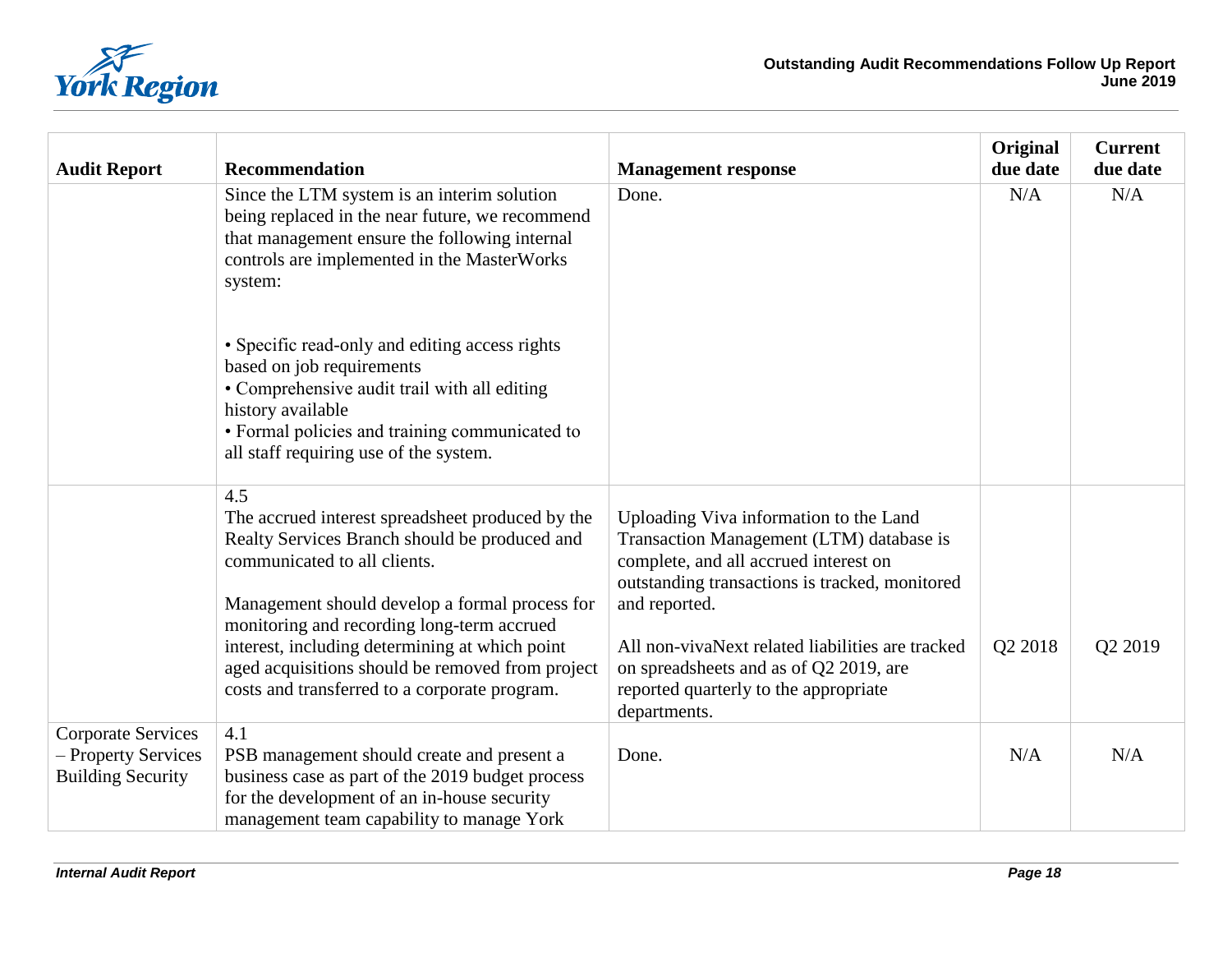

| <b>Audit Report</b> | <b>Recommendation</b>                                                                                                                                                                                                                                                                                                                                                                                                                                                           | <b>Management response</b>                                                              | Original<br>due date | <b>Current</b><br>due date |
|---------------------|---------------------------------------------------------------------------------------------------------------------------------------------------------------------------------------------------------------------------------------------------------------------------------------------------------------------------------------------------------------------------------------------------------------------------------------------------------------------------------|-----------------------------------------------------------------------------------------|----------------------|----------------------------|
|                     | Region's security efforts.                                                                                                                                                                                                                                                                                                                                                                                                                                                      |                                                                                         |                      |                            |
|                     | 4.2<br>The 3 <sup>rd</sup> party monitoring of Region buildings is<br>an ongoing program with approximately \$63,000<br>being spent annually. A request for tender or<br>proposal should be issued and a service level<br>agreement obtained for the vendor(s).                                                                                                                                                                                                                 | We will complete the award of a security<br>monitoring contract by the end of Q2, 2019. | Q2 2018              | Q2 2019                    |
|                     | 4.3<br>A To help ensure key inventories are kept<br>accurate and secure, PSB management should<br>develop formal inventory processes for each key<br>type.<br>B PSB management should also consider the<br>costs / benefits of deploying the KeyWatcher<br>program to help house and control 'regular' keys<br>at all or some of the Region's office building.<br>C Written processes for the creation, use and<br>eventual destruction of security cards should be<br>created. | Done.                                                                                   | N/A                  | N/A                        |
|                     | 4.4<br>PSB management should develop a report and run<br>the report periodically, i.e. monthly or quarterly,<br>to note offices where the alarm is not being armed<br>on a regular basis. Inquiry as to why an office is<br>not arming the alarm on a regular basis should be                                                                                                                                                                                                   | Done.                                                                                   | N/A                  | N/A                        |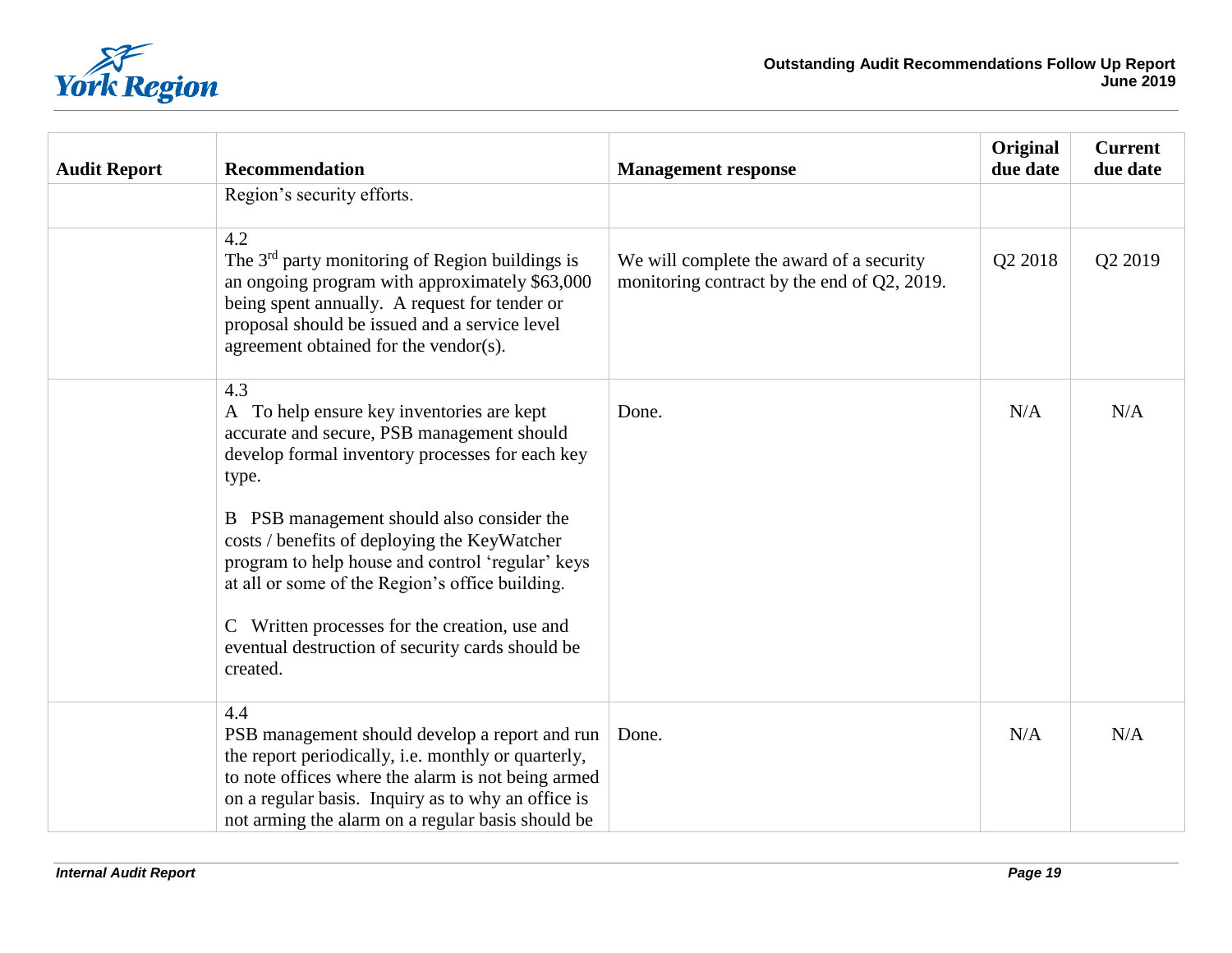

| <b>Audit Report</b> | <b>Recommendation</b>                                                                                                                                                                                                                                                                                                                             | <b>Management response</b>                                                                                                                                          | Original<br>due date | <b>Current</b><br>due date |
|---------------------|---------------------------------------------------------------------------------------------------------------------------------------------------------------------------------------------------------------------------------------------------------------------------------------------------------------------------------------------------|---------------------------------------------------------------------------------------------------------------------------------------------------------------------|----------------------|----------------------------|
|                     | made to address any issues as to why the alarm<br>cannot be set, or schedule additional training to<br>reinforce the importance of arming at the end of<br>the day.                                                                                                                                                                               |                                                                                                                                                                     |                      |                            |
|                     | 4.5<br>PSB management should update the Security<br>Policy to include at least:<br>All offices:<br>$\bullet$<br>Site specific instructions as hyperlinks to<br>$\bullet$<br>documents to explain the various aspects of<br>the security system;<br>Contact information; and,<br>$\bullet$<br>Any other information deemed necessary.<br>$\bullet$ | By the end of Q2 2019, the Security Policy<br>will be updated on the portal to include the<br>information identified as missing in the<br>Corporate Security Audit. | Q2 2018              | Q2 2019                    |
|                     | 4.6<br>9060 Jane St<br>PSB management provides on-going<br>$\bullet$<br>training and reminders to staff to keep vigilant of<br>non-employees making their way onto the upper<br>floors without escorts.                                                                                                                                           | Done.                                                                                                                                                               | N/A                  | N/A                        |
|                     | 220 High View - Mount Albert South ET, Wells<br>1 & 2<br>PSB management work with<br>$\bullet$<br>Environmental Services to develop a guideline or<br>design standard for fencing, and determine if<br>fencing is in order at this site.                                                                                                          | Done.                                                                                                                                                               | N/A                  | N/A                        |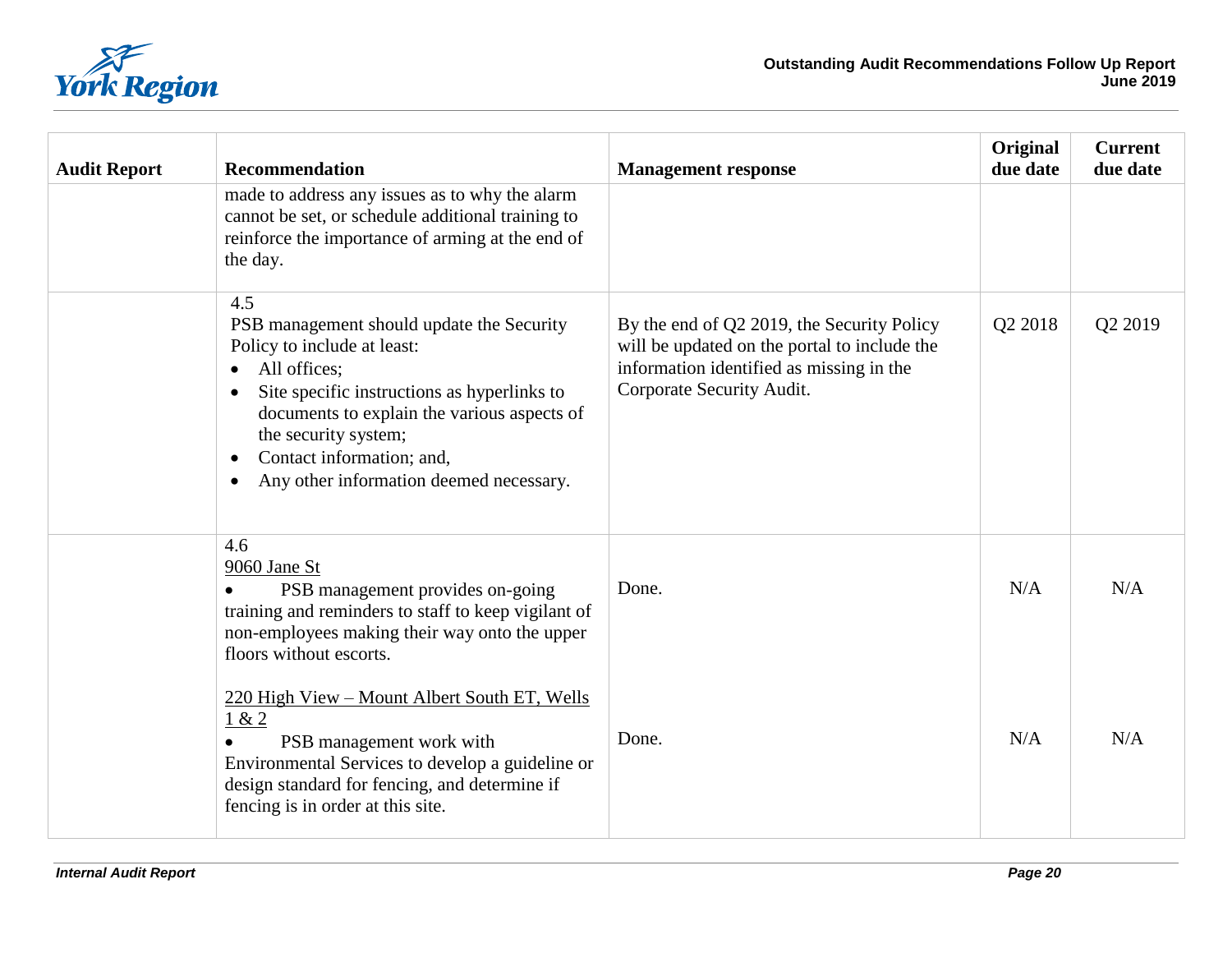

| <b>Audit Report</b> | <b>Recommendation</b>                                                                                                                                                                                                                                                                                                                                                                                                                                                                               | <b>Management response</b>                                                                                               | Original<br>due date | <b>Current</b><br>due date |
|---------------------|-----------------------------------------------------------------------------------------------------------------------------------------------------------------------------------------------------------------------------------------------------------------------------------------------------------------------------------------------------------------------------------------------------------------------------------------------------------------------------------------------------|--------------------------------------------------------------------------------------------------------------------------|----------------------|----------------------------|
|                     | 620 Bayview Pkwy<br>PSB management should revisit the<br>decision to not install CCTV at this facility. This<br>facility should be as secure as other publically<br>accessible Regional offices.                                                                                                                                                                                                                                                                                                    | Done.                                                                                                                    | N/A                  | N/A                        |
|                     | Other<br>Property Services work with<br>Environmental Services to create a conditional<br>approach to alarm notifications giving weight as<br>to the type of condition and the time of day. In<br>some cases, it could be prudent for YRP to attend<br>the site before an Environmental Services<br>employee.                                                                                                                                                                                       | Monitoring and response protocols have been<br>agreed to with Environmental Services and<br>will be implemented Q3 2019. | Q3 2018              | Q3 2019                    |
|                     | 4.7<br>PSB management should:<br>1. Ensure that proper documentation is included<br>with all invoice payment requests, i.e.<br>commission report for new installations.<br>2. Ensure that all Notification of Signing<br>Authority forms are reviewed for completeness<br>and accuracy on an annual basis.<br>3. For Alfa Security Solutions maintenance and<br>parts contracts, authority to purchase goods<br>and services should not be extended to<br>contractor employees. Work or purchase of | Done.                                                                                                                    | N/A                  | N/A                        |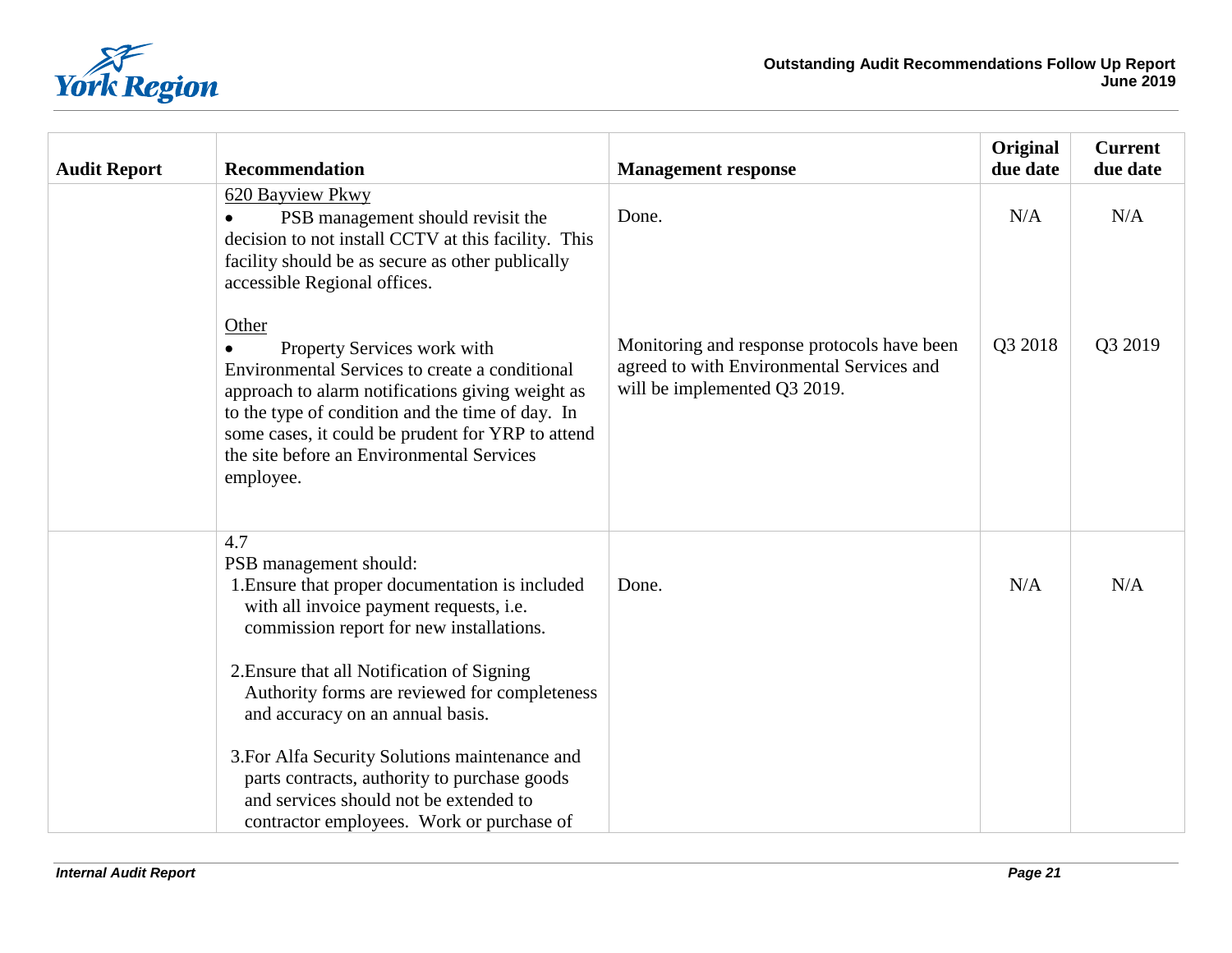

| <b>Audit Report</b> | <b>Recommendation</b>                                                                                                                                                                                                                                                                                                                                                                                                                | <b>Management response</b> | Original<br>due date | <b>Current</b><br>due date |
|---------------------|--------------------------------------------------------------------------------------------------------------------------------------------------------------------------------------------------------------------------------------------------------------------------------------------------------------------------------------------------------------------------------------------------------------------------------------|----------------------------|----------------------|----------------------------|
|                     | parts must be approved by authorized Regional<br>employees. This information should be<br>formally shared with Alfa Security Solutions.                                                                                                                                                                                                                                                                                              |                            |                      |                            |
|                     | 4. Ensure that Alfa Security Solutions provides<br>the Region with the name of the person<br>requesting the work and performing any<br>maintenance work on the service report.                                                                                                                                                                                                                                                       |                            |                      |                            |
|                     | 5. Ensure the required police screening is<br>provided by the contractor as per the contract.                                                                                                                                                                                                                                                                                                                                        |                            |                      |                            |
|                     | 4.8<br>PSB management should ensure that the vendor<br>follows the contract terms and provide service<br>reports and consolidated invoices.                                                                                                                                                                                                                                                                                          | Done.                      | N/A                  | N/A                        |
|                     | 4.9<br>PSB management should ensure that a formal<br>centralized inventory that includes new and<br>reclaimed Europlex parts be established and<br>maintained. This would include:<br>Identifying who removed the part and on<br>$\bullet$<br>which job the part was used. This can be<br>subsequently verified to a work order or<br>invoice.<br>Housing the inventory in a more secure<br>$\bullet$<br>fashion, i.e. locking lids. | Done.                      | N/A                  | N/A                        |
|                     | 4.10                                                                                                                                                                                                                                                                                                                                                                                                                                 |                            |                      |                            |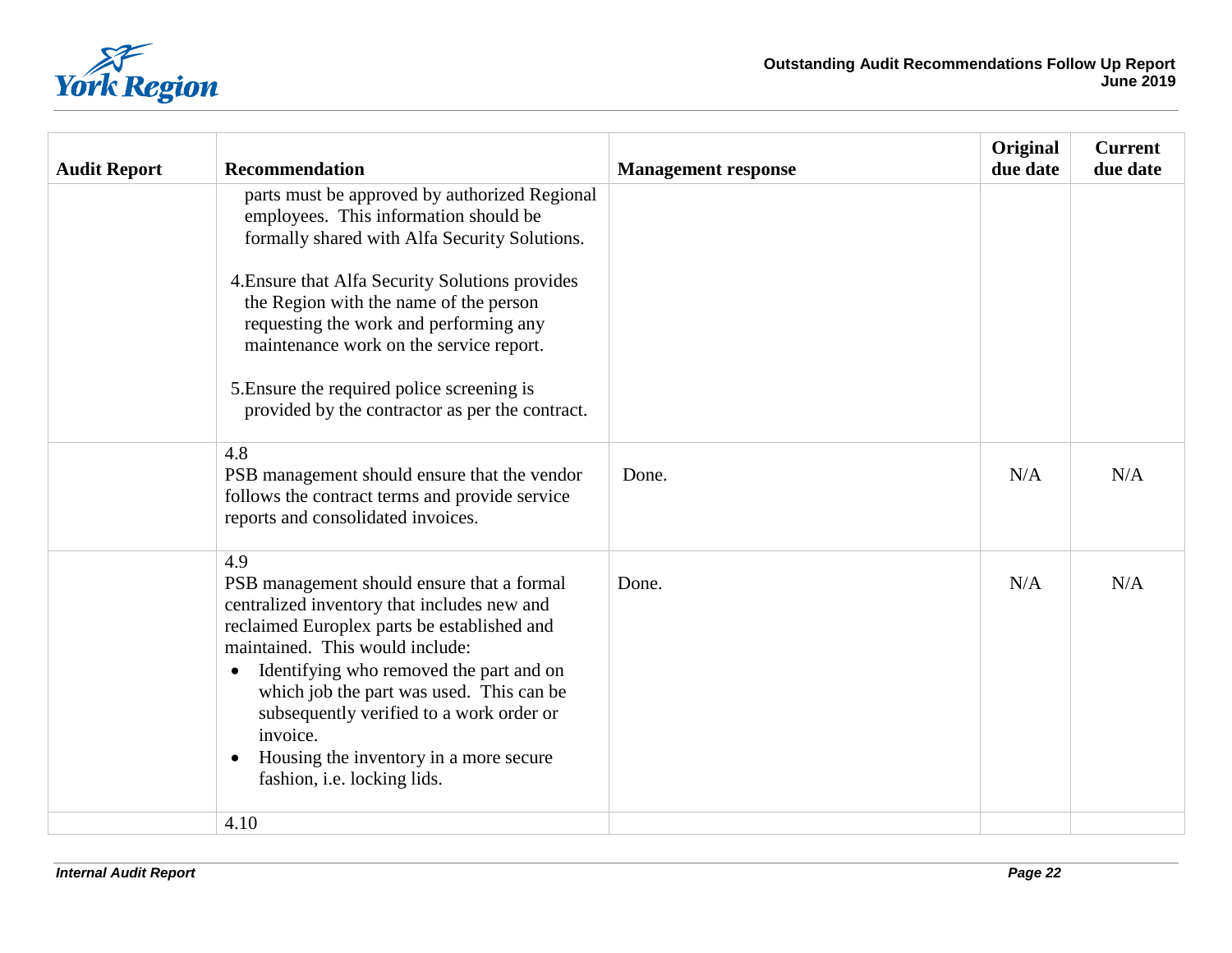

| <b>Audit Report</b>                | <b>Recommendation</b>                                                                                                                                                                                                                                                | <b>Management response</b>                                                                                                                    | Original<br>due date | <b>Current</b><br>due date |
|------------------------------------|----------------------------------------------------------------------------------------------------------------------------------------------------------------------------------------------------------------------------------------------------------------------|-----------------------------------------------------------------------------------------------------------------------------------------------|----------------------|----------------------------|
|                                    | <b>Security Guard contract</b>                                                                                                                                                                                                                                       |                                                                                                                                               |                      |                            |
|                                    | PSB management ensures that all interviews and<br>screening process is completed to help ensure<br>proper aptitude and demeanor in line with Region<br>expectations prior to assignment.                                                                             | Done.                                                                                                                                         | N/A                  | N/A                        |
|                                    | Honeywell contract                                                                                                                                                                                                                                                   |                                                                                                                                               |                      |                            |
|                                    | PSB management should ensure that security<br>clearances are performed.                                                                                                                                                                                              |                                                                                                                                               |                      |                            |
|                                    | <b>Alfa Security Solutions</b>                                                                                                                                                                                                                                       |                                                                                                                                               |                      |                            |
|                                    | PSB management should ensure the proper police<br>screening is performed.                                                                                                                                                                                            |                                                                                                                                               |                      |                            |
| Transportation<br>Services – Fleet | 4.1<br>Management should develop and communicate a                                                                                                                                                                                                                   | At this time these items should be built into the                                                                                             | Q4 2019              | Q4 2019                    |
| Services                           | comprehensive Operator's Safety Manual. The<br>Manual should address York Region<br>requirements, defensive driving and equipment<br>operation, vehicle collision and incident<br>responsibilities, general operating procedures, and<br>updated fueling procedures. | new version of the Corporate Fleet and Driver<br>Safety Policy (see below).                                                                   |                      |                            |
|                                    | Management should consider rescinding the<br>outdated Use of Transportation Services and<br>Environmental Services Fleet Vehicles Policy and                                                                                                                         | Initial conversations with Piragal have started<br>to get this policy updated. It was discussed<br>that this policy will refer to the various | Q4 2019              | Q4 2019                    |
|                                    | clarify employee expectations regarding personal<br>use of fleet vehicles in the Manual.                                                                                                                                                                             | components generally but will point to a<br>procedures document with more details on                                                          |                      |                            |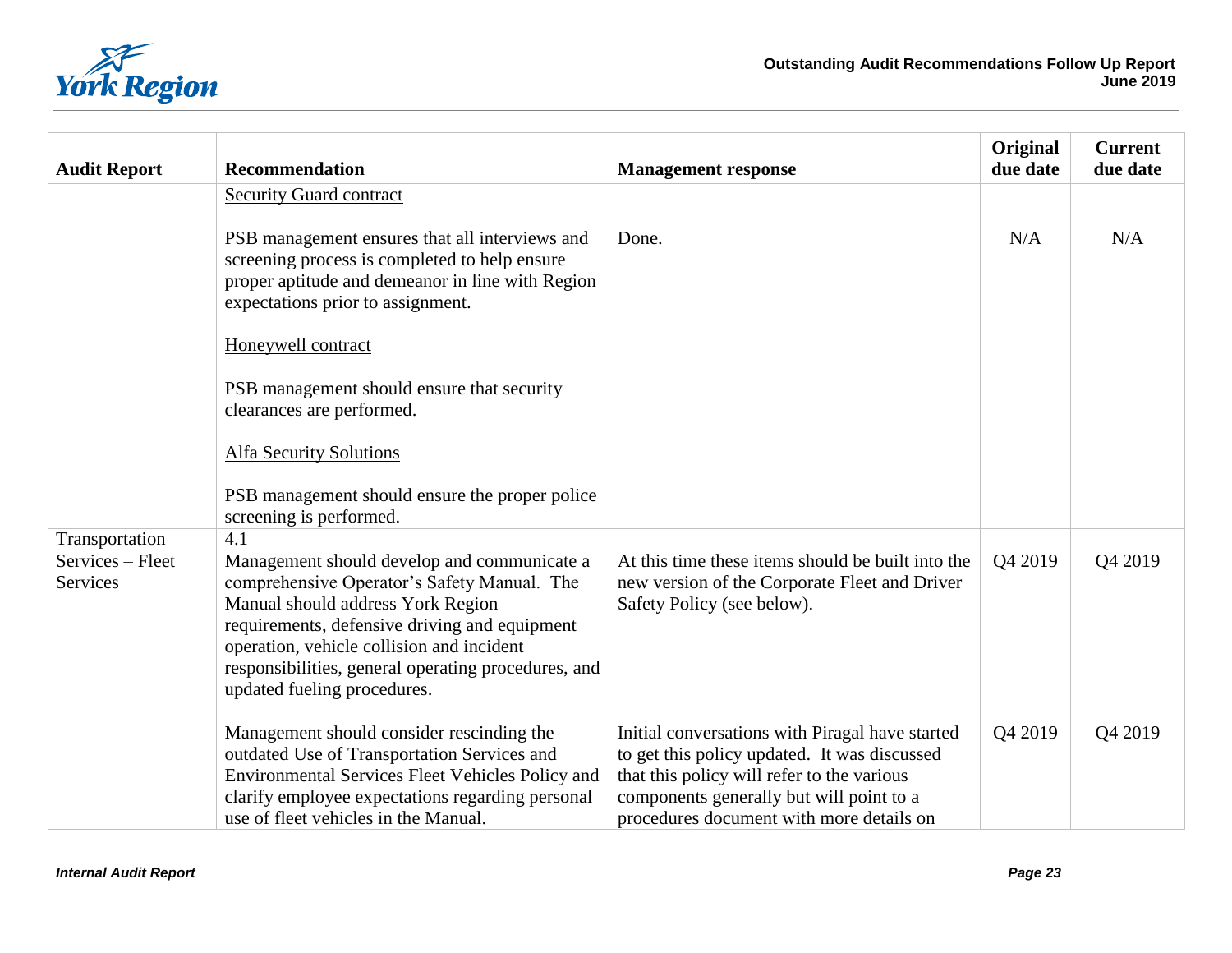

| <b>Audit Report</b> | <b>Recommendation</b>                                                                                                                                                                                                                                                                                                                                                                                                                                                                                                                                                                                                                                                                                                                           | <b>Management response</b>                                                                                                                                                                                                                                                                                                                                                                                                                                                                                                                                                                                                                              | Original<br>due date | <b>Current</b><br>due date |
|---------------------|-------------------------------------------------------------------------------------------------------------------------------------------------------------------------------------------------------------------------------------------------------------------------------------------------------------------------------------------------------------------------------------------------------------------------------------------------------------------------------------------------------------------------------------------------------------------------------------------------------------------------------------------------------------------------------------------------------------------------------------------------|---------------------------------------------------------------------------------------------------------------------------------------------------------------------------------------------------------------------------------------------------------------------------------------------------------------------------------------------------------------------------------------------------------------------------------------------------------------------------------------------------------------------------------------------------------------------------------------------------------------------------------------------------------|----------------------|----------------------------|
|                     | A policy regarding the application of tires to fleet<br>vehicles should be developed and communicated<br>to staff.<br>Additionally, the Manual should be<br>communicated to contractors, who may use<br>Region equipment and fueling stations during<br>their operations.                                                                                                                                                                                                                                                                                                                                                                                                                                                                       | each component.<br>Preliminary planning has been initiated<br>completion by Q4 2019 is on target.                                                                                                                                                                                                                                                                                                                                                                                                                                                                                                                                                       | Q4 2019              | Q4 2019                    |
|                     | 4.2<br>Management should implement a formal process<br>to ensure all specifications developed for bid<br>documents are administered through the Fleet<br>Services to ensure compliance with the<br>Purchasing Bylaw.<br>The process should ensure compliance to the<br>Region Records Retention Bylaw. Each file<br>should include a cover page summarizing the<br>product or service being tendered and a list of<br>personnel involved in the development and<br>evaluation of specifications. Also included in the<br>file should be all documentation received from<br>the requesting department and all correspondence<br>regarding changes to specifications throughout<br>the process.<br>All specifications development files should be | Done.<br>Fleet staff has created 2 main folders within e-<br>docs that will contain all of the vehicle unit<br>information. M5, Fleet's main software, will<br>be used to track all operating costs from the<br>point of commissioning the vehicle to the time<br>of decommissioning.<br>The first folder contains all tenders, RFP's,<br>RFQ's document versions as each may have<br>multiple units purchased within it. Once the<br>procurement process has been completed,<br>copies of the documents will be added to each<br>individual unit folder.<br>The second folder will have a list of unit<br>numbers and within each folder will be PO's, | N/A                  | N/A                        |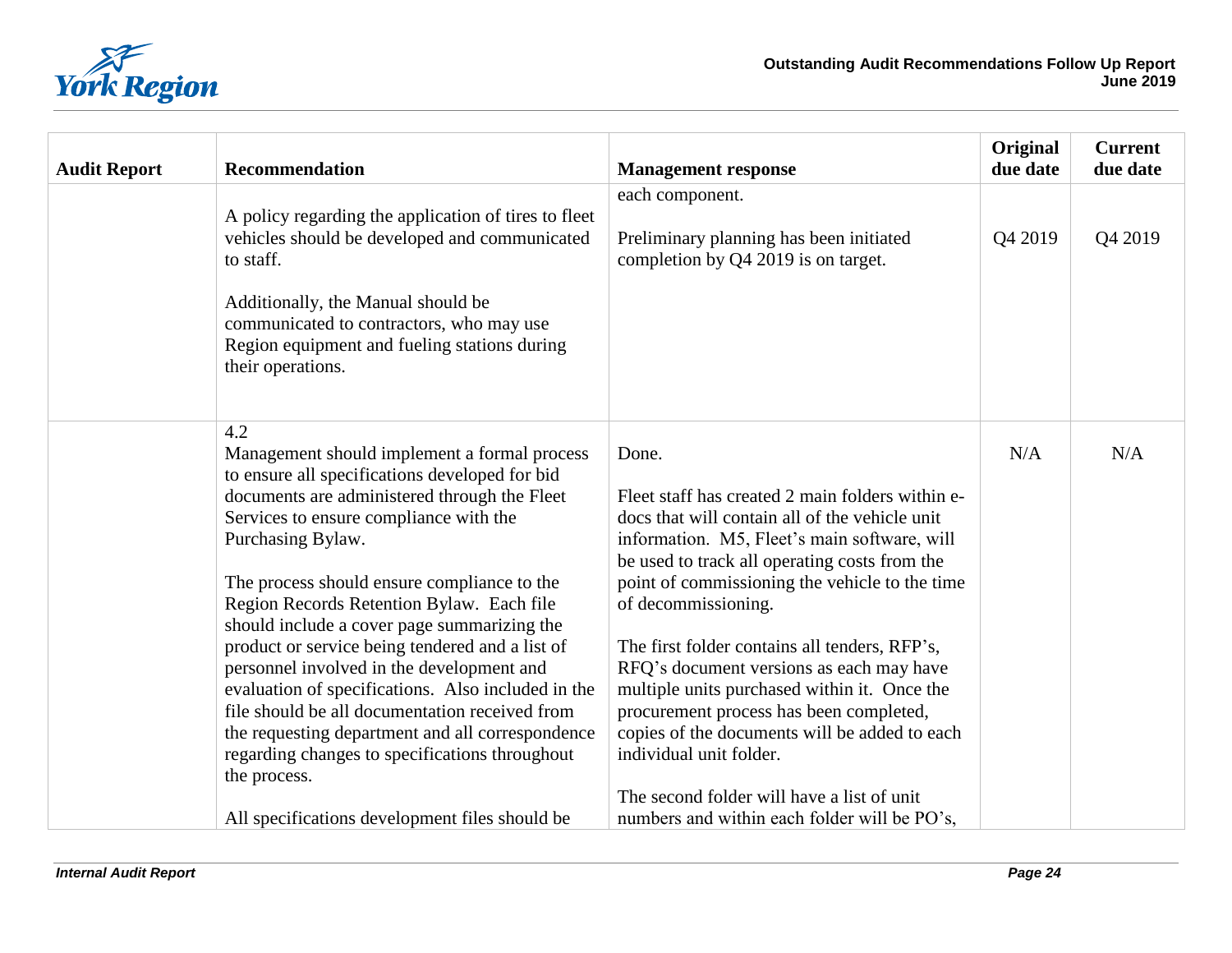

| <b>Audit Report</b> | <b>Recommendation</b>                                                                                                                                                                                                                                                                                                                            | <b>Management response</b>                                                                                                                                                                                                                                                                                                                        | Original<br>due date | <b>Current</b><br>due date |
|---------------------|--------------------------------------------------------------------------------------------------------------------------------------------------------------------------------------------------------------------------------------------------------------------------------------------------------------------------------------------------|---------------------------------------------------------------------------------------------------------------------------------------------------------------------------------------------------------------------------------------------------------------------------------------------------------------------------------------------------|----------------------|----------------------------|
|                     | maintained at a centralized location within Fleet<br>Services.                                                                                                                                                                                                                                                                                   | tender documents, correspondence from clients<br>as well as copies of the disposal<br>documentation.<br>A cover / index page will be included in each<br>unit indicating those involved in the purchase<br>of each vehicle.<br>Finance and Supplies & Services will have<br>access to these folders however Fleet will<br>manage the information. |                      |                            |
|                     | 4.3<br>Management should re-communicate to staff their<br>requirement to decommission fleet equipment<br>when unsafe conditions are identified, until<br>appropriate repairs are complete.<br>Management should create a Driver Trainer<br>position in the next budget process.                                                                  | Done.                                                                                                                                                                                                                                                                                                                                             | N/A                  | N/A                        |
|                     | 4.4<br>Management should consider providing Fleet<br>Services with access to vehicle GPS to assist in<br>maintenance scheduling. Coordinating servicing<br>based on usage and location assists in reducing<br>unnecessary travel of the vehicle, labour hours,<br>and the amount of time the vehicle is unavailable<br>for use due to servicing. | Done.                                                                                                                                                                                                                                                                                                                                             | N/A                  | N/A                        |
|                     | 4.5<br>A formal process should be developed requiring                                                                                                                                                                                                                                                                                            | Done.                                                                                                                                                                                                                                                                                                                                             | N/A                  | N/A                        |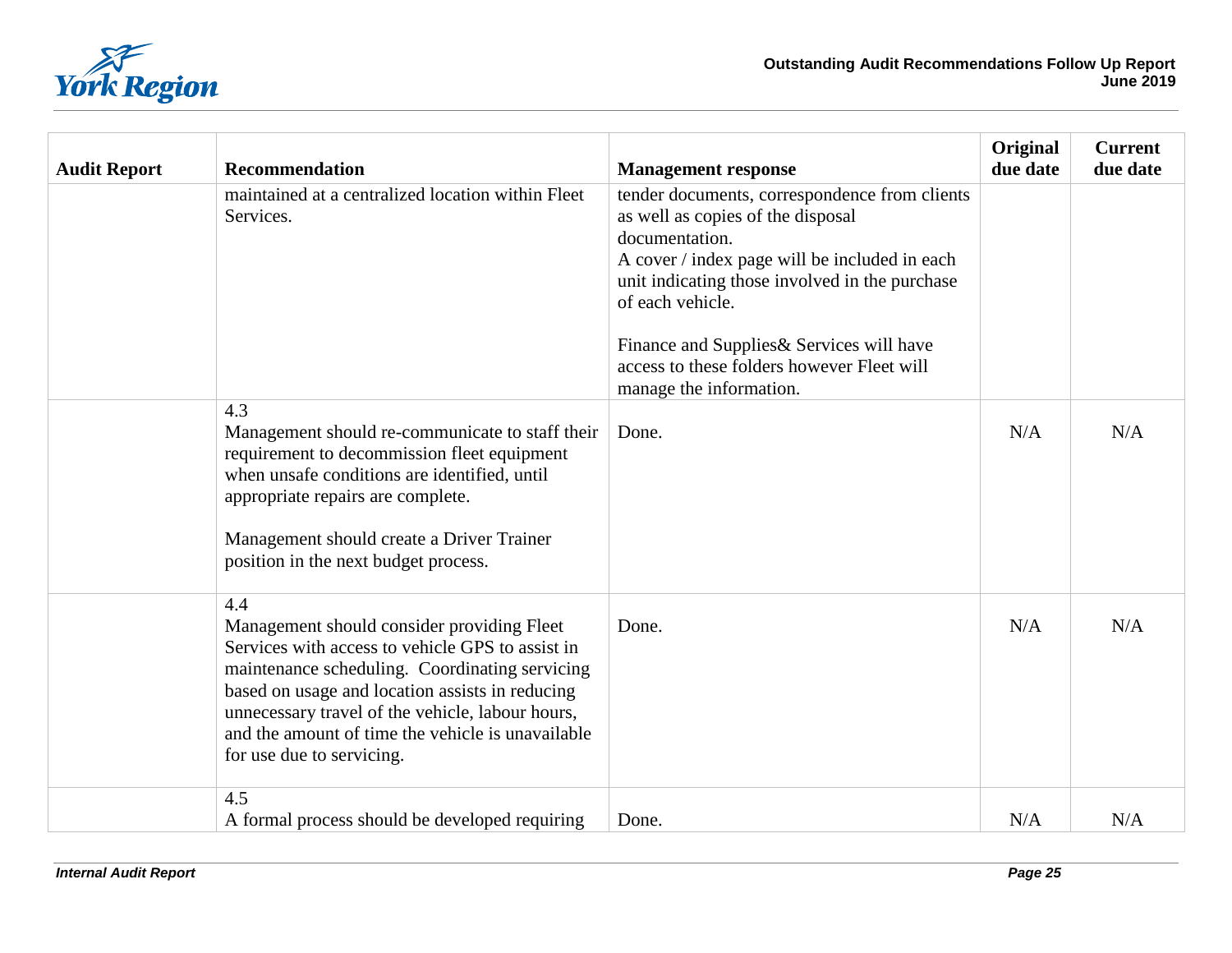

| <b>Audit Report</b> | <b>Recommendation</b>                                                                                                                                                                                                                                                                                                                                         | <b>Management response</b>                                                                                  | Original<br>due date | <b>Current</b><br>due date |
|---------------------|---------------------------------------------------------------------------------------------------------------------------------------------------------------------------------------------------------------------------------------------------------------------------------------------------------------------------------------------------------------|-------------------------------------------------------------------------------------------------------------|----------------------|----------------------------|
|                     | the semi-annual or perpetual review of inventory<br>stock. The Fleet Manager should identify slow<br>moving and obsolete inventory, which can be<br>forwarded to the Director, Roads and Traffic<br>Operations.                                                                                                                                               |                                                                                                             |                      |                            |
|                     | The Director may discuss with Finance and any<br>other appropriate departments before providing<br>approval to the Fleet Manager to move ahead<br>with the auction or disposal of inventory, in<br>accordance with the Corporate Disposal of<br><b>Surplus Assets Policy</b>                                                                                  |                                                                                                             |                      |                            |
|                     | 4.6<br>Policy should require Fleet Services to be<br>involved in any purchase of fleet assets under<br>their jurisdiction, regardless of department. This<br>process would ensure that the Region does not<br>purchase equipment it does not require, and Fleet<br>Services is aware of all existing assets to properly<br>schedule preventative maintenance. | Preliminary planning has been initiated<br>completion by Q4 2019 is on target.<br>New policy to be created. | Q4 2019              | Q4 2019                    |
|                     | Additionally, Fleet Services should participate in<br>the budgeting process for vehicles and equipment<br>to assist in ensuring the accuracy of actual versus<br>budgeted costs.                                                                                                                                                                              |                                                                                                             |                      |                            |
|                     | 4.7<br>Management should implement a formal process<br>requiring use of the existing checklists for the                                                                                                                                                                                                                                                       | Done.                                                                                                       | N/A                  | N/A                        |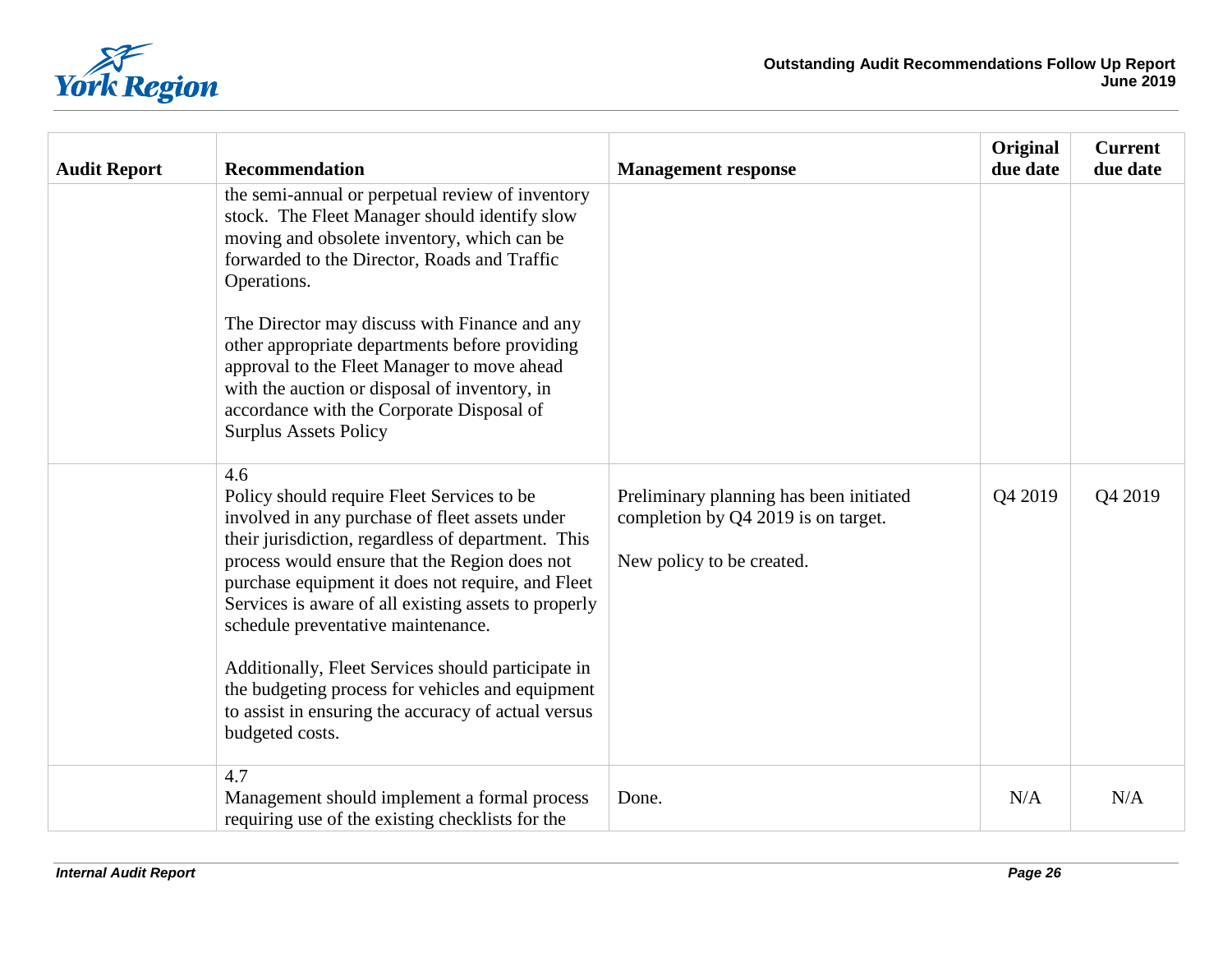

| <b>Audit Report</b>                                                  | <b>Recommendation</b>                                                                                                                                                                                                                                                                                                                                                                                                                                                                                                   | <b>Management response</b>                                                                                                                                                                                                                                         | Original<br>due date | <b>Current</b><br>due date |
|----------------------------------------------------------------------|-------------------------------------------------------------------------------------------------------------------------------------------------------------------------------------------------------------------------------------------------------------------------------------------------------------------------------------------------------------------------------------------------------------------------------------------------------------------------------------------------------------------------|--------------------------------------------------------------------------------------------------------------------------------------------------------------------------------------------------------------------------------------------------------------------|----------------------|----------------------------|
|                                                                      | commissioning and decommissioning of assets,<br>including a training and orientation requirement<br>as part of the commissioning process.<br>The existing checklists should be reviewed to<br>consolidate steps and require sign-off by<br>responsible personnel.<br>Additionally, supporting documentation<br>(including vehicle assets approval information)<br>requirements should be clearly defined and each<br>file should be stored in a centralized location in<br>accordance with the Records Retention Bylaw. | A commissioning and decommissioning<br>checklist was created and is currently being<br>utilized. This document will be added to the<br>various edocs folders for each unit as described<br>in 4.2.                                                                 |                      |                            |
| Transportation<br>Services-<br><b>Materials Quality</b><br>Assurance | 4.1<br>Transportation Services should request the<br>contractor's Quality Management Plan and<br>Quality Control Plan before commencing capital<br>projects. The plans should be reviewed and<br>understood. Formal feedback should be provided<br>to the contractor for clarifications as a result of<br>the review.                                                                                                                                                                                                   | Done.                                                                                                                                                                                                                                                              | N/A                  | N/A                        |
|                                                                      | 4.2<br>Review of testing documentation should be<br>recorded to help ensure any problems worth<br>noting are brought forward for resolution.<br>To avoid paper and email files from being<br>improperly stored or accidently deleted, all<br>quality assurance and quality control files should<br>be saved to the appropriate folders on the                                                                                                                                                                           | Both recommendations are now included in the<br>scope of the new electronic Contract<br>Management System, which is currently in<br>development. The new system is being<br>finalized at this time and will be rolled out for<br>all construction projects in 2019 | Q4 2018              | Q2 2019                    |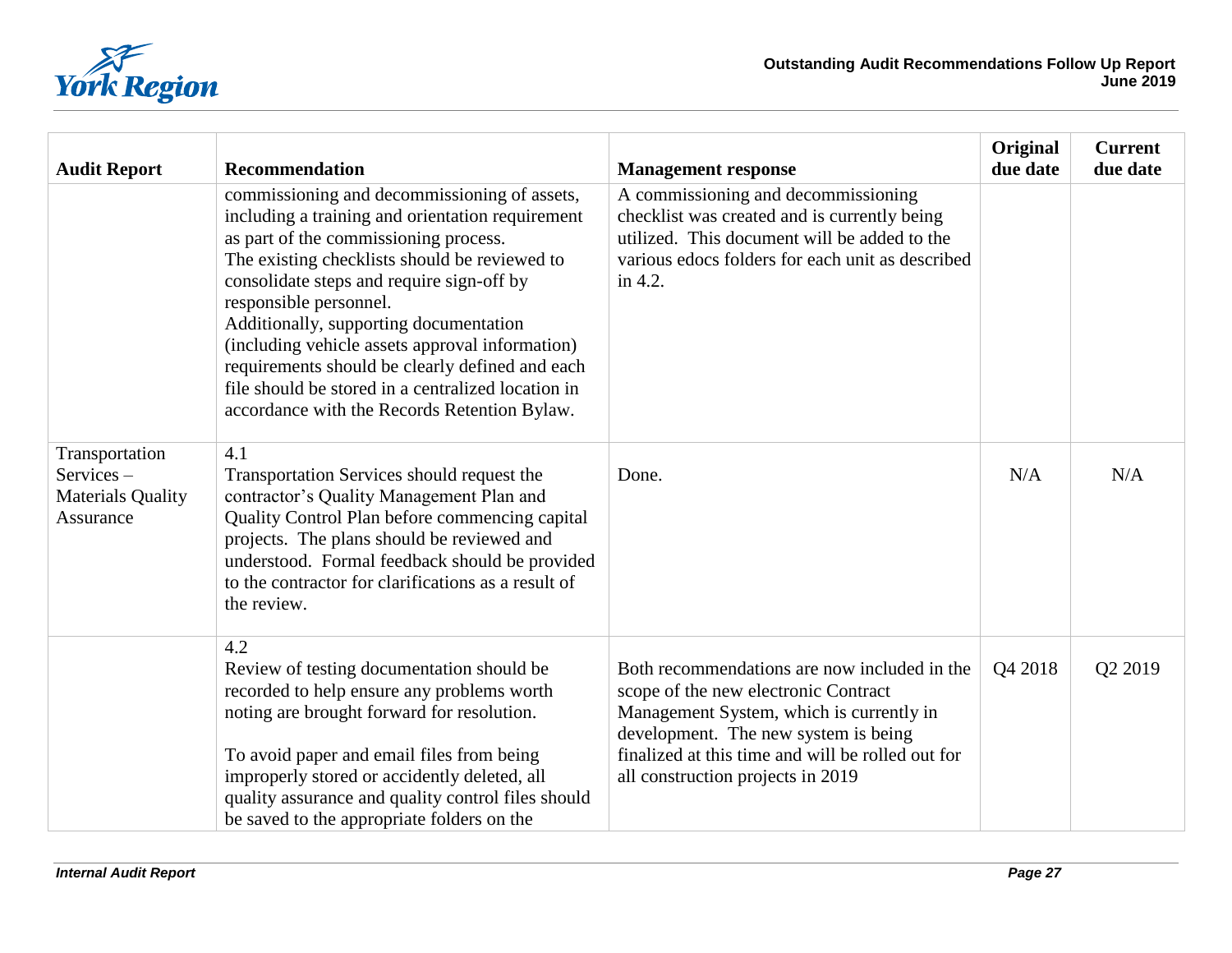

| <b>Audit Report</b>                   | Recommendation                                                                                                                                                                                                                                                                                                                                                                                                                     | <b>Management response</b>                                                                                                                                                                              | Original<br>due date | <b>Current</b><br>due date |
|---------------------------------------|------------------------------------------------------------------------------------------------------------------------------------------------------------------------------------------------------------------------------------------------------------------------------------------------------------------------------------------------------------------------------------------------------------------------------------|---------------------------------------------------------------------------------------------------------------------------------------------------------------------------------------------------------|----------------------|----------------------------|
|                                       | Region's server on a timely basis.                                                                                                                                                                                                                                                                                                                                                                                                 |                                                                                                                                                                                                         |                      |                            |
|                                       | 4.3<br>Transportation Services should develop an SOP<br>guideline to assist in determining the level of<br>materials quality testing for capital delivery<br>projects. Budgets should be based on a plan of<br>anticipated requirements based on the work.                                                                                                                                                                         | Done.                                                                                                                                                                                                   | N/A                  | N/A                        |
|                                       | 4.4<br>SPAR and SPAR Lite should be updated to<br>provide more detailed guidance to staff as to the<br>correct storage of quality testing documents in<br>order to create more uniformity in project<br>management document filing for retention<br>purposes.<br>Periodic management review of these files should<br>also be performed to help ensure the documents<br>are being collected and stored online on a timely<br>basis. | Done.<br>Current SOPs for SPAR and SPAR Lite have<br>been completed before November 2018.<br>Further updates will be required to reflect the<br>new Construction Management Software<br>(CMS) solution. | N/A                  | N/A                        |
|                                       | 4.5<br>Transportation Services should continue to<br>develop detailed pre-pour and pre-pave meeting<br>agendas that will help ensure all parties<br>understand their roles and expectations.                                                                                                                                                                                                                                       | Done.                                                                                                                                                                                                   | N/A                  | N/A                        |
| Housing York Inc.<br>- Rent Geared to | 4.1<br>Management should update and develop, where                                                                                                                                                                                                                                                                                                                                                                                 | In progress.                                                                                                                                                                                            | O <sub>4</sub> 2019  | O <sub>4</sub> 2019        |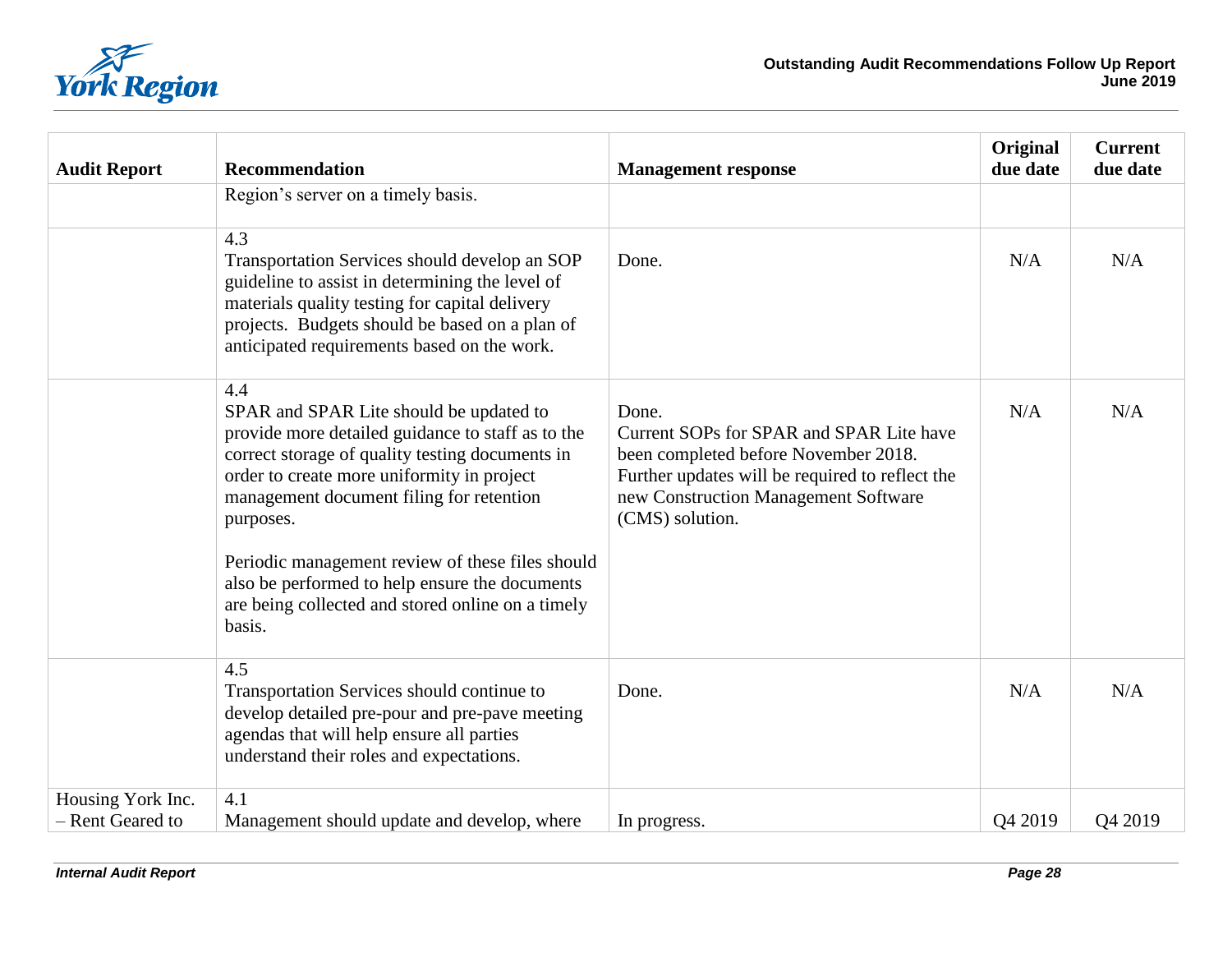

| <b>Audit Report</b> | Recommendation                                                                                                                                                                                             | <b>Management response</b> | Original<br>due date | <b>Current</b><br>due date |
|---------------------|------------------------------------------------------------------------------------------------------------------------------------------------------------------------------------------------------------|----------------------------|----------------------|----------------------------|
| Income              | necessary, internal procedures to support the<br>administration of the RGI program. Internal<br>policies should support the regulatory<br>requirements and clearly define local rules where<br>applicable. |                            |                      |                            |
|                     | 4.2<br>Management should reinstate a quality control<br>review process at the south office to help ensure<br>accuracy in RGI calculations, and consistency<br>between the two offices and RGI files.       | Done.                      | N/A                  | N/A                        |
|                     | 4.3<br>Management should review the current annual<br>income verification documentation that is<br>required by the Region and update/change where<br>determined necessary.                                 | Done.                      | N/A                  | N/A                        |
|                     | Management should implement a clearly defined<br>follow up process for missing documentation.<br>This should be included in the internal<br>procedures, see issue 4.1 Policies & Procedures.               | In progress.               | Q4 2019              | Q4 2019                    |
|                     | Management should follow up on the missing<br>documentation identified during the audit testing<br>to ensure compliance with current requirements.                                                         | Done.                      | N/A                  | N/A                        |
|                     | Management should ensure the identified error in<br>the rent calculation is corrected with rent<br>adjusted/collected accordingly.                                                                         | Done.                      | N/A                  | N/A                        |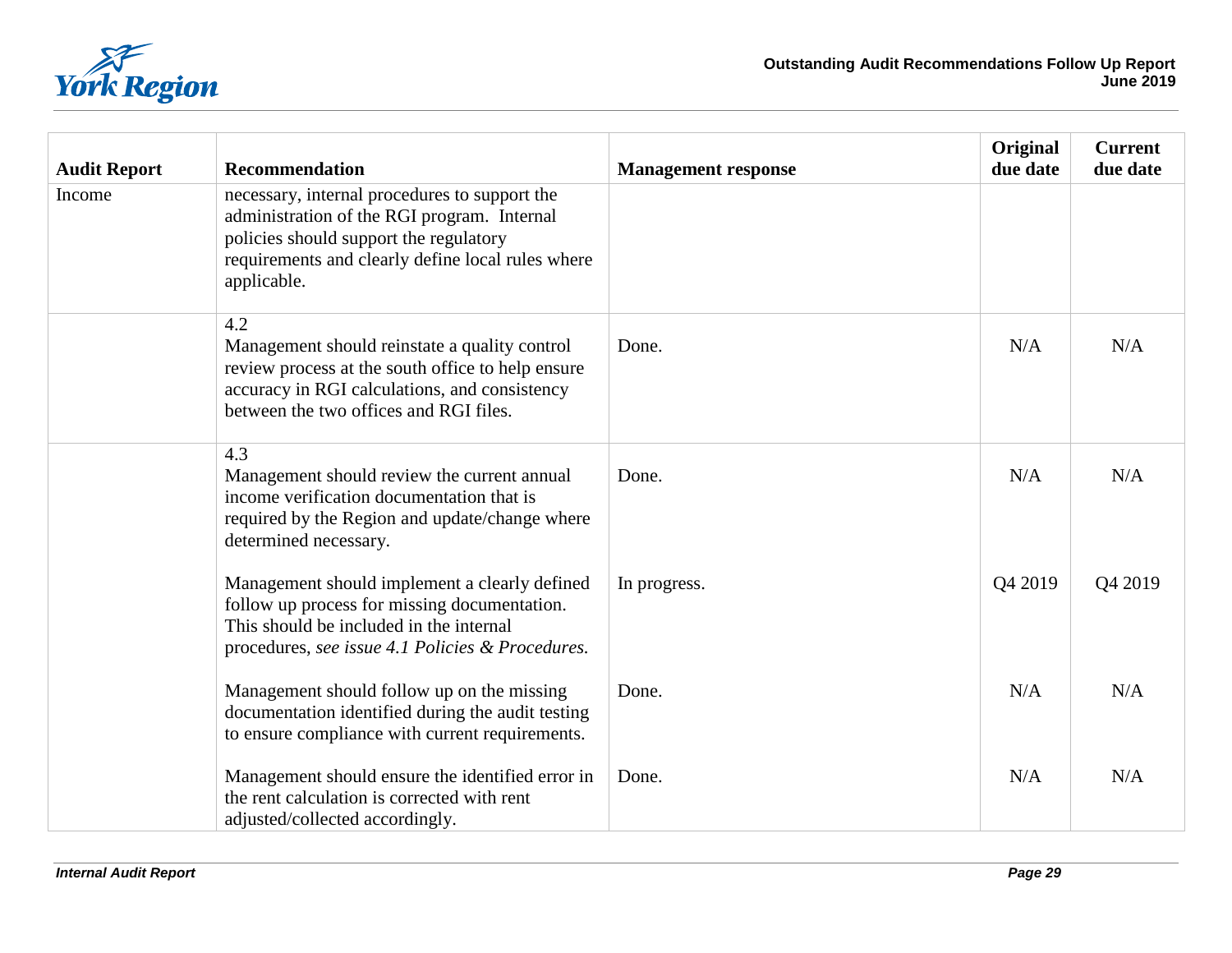

| <b>Audit Report</b>                                     | <b>Recommendation</b>                                                                                                                                                                                                                                     | <b>Management response</b>                                                                                                                                                                                                                                                                                                                                                                                                                                                 | Original<br>due date | <b>Current</b><br>due date            |
|---------------------------------------------------------|-----------------------------------------------------------------------------------------------------------------------------------------------------------------------------------------------------------------------------------------------------------|----------------------------------------------------------------------------------------------------------------------------------------------------------------------------------------------------------------------------------------------------------------------------------------------------------------------------------------------------------------------------------------------------------------------------------------------------------------------------|----------------------|---------------------------------------|
| <b>Corporate Services</b><br>- Compensation<br>and HRMS | 4.1<br>Management should review the existing<br>compensation related policies and update or<br>create where necessary.<br>Management should also develop and formally<br>document procedures for key processes to support<br>the policies once completed. | Compensation is responsible for ten policies, a<br>number of which are interconnected, and our<br>intent is to address most of them jointly by<br>developing a comprehensive Non-Union<br>Compensation Policy in 2019 for<br>implementation is 2020.<br>Completed.<br>Job description / Titles and Job Evaluation<br>Policies and guidelines are drafted - being held<br>pending implications from SMT meetings.<br>Delayed.<br>Following the Compensation presentation to | N/A<br>Q2 2019       | N/A<br>$Q22019-$<br>submit<br>Q4 2019 |
|                                                         |                                                                                                                                                                                                                                                           | SMT in January and a subsequent<br>communication in March 2019, the suggested<br>direction was approved for incorporation into<br>the draft policy document.<br>Signoff is anticipated by the end of Q2 with a<br>broader roll out by end of Q4 to include<br>communication and supporting materials.<br>Related technology and process changes are<br>also in progress.                                                                                                   |                      | approval<br>and roll out              |
|                                                         |                                                                                                                                                                                                                                                           | In process and on target.<br>The Non-Union Salary Administration policy<br>and program will be drafted by end of year.                                                                                                                                                                                                                                                                                                                                                     | Q4 2019              | Q4 2019                               |
|                                                         |                                                                                                                                                                                                                                                           | Expected to be on target.                                                                                                                                                                                                                                                                                                                                                                                                                                                  | Q2 2020              | Q2 2020                               |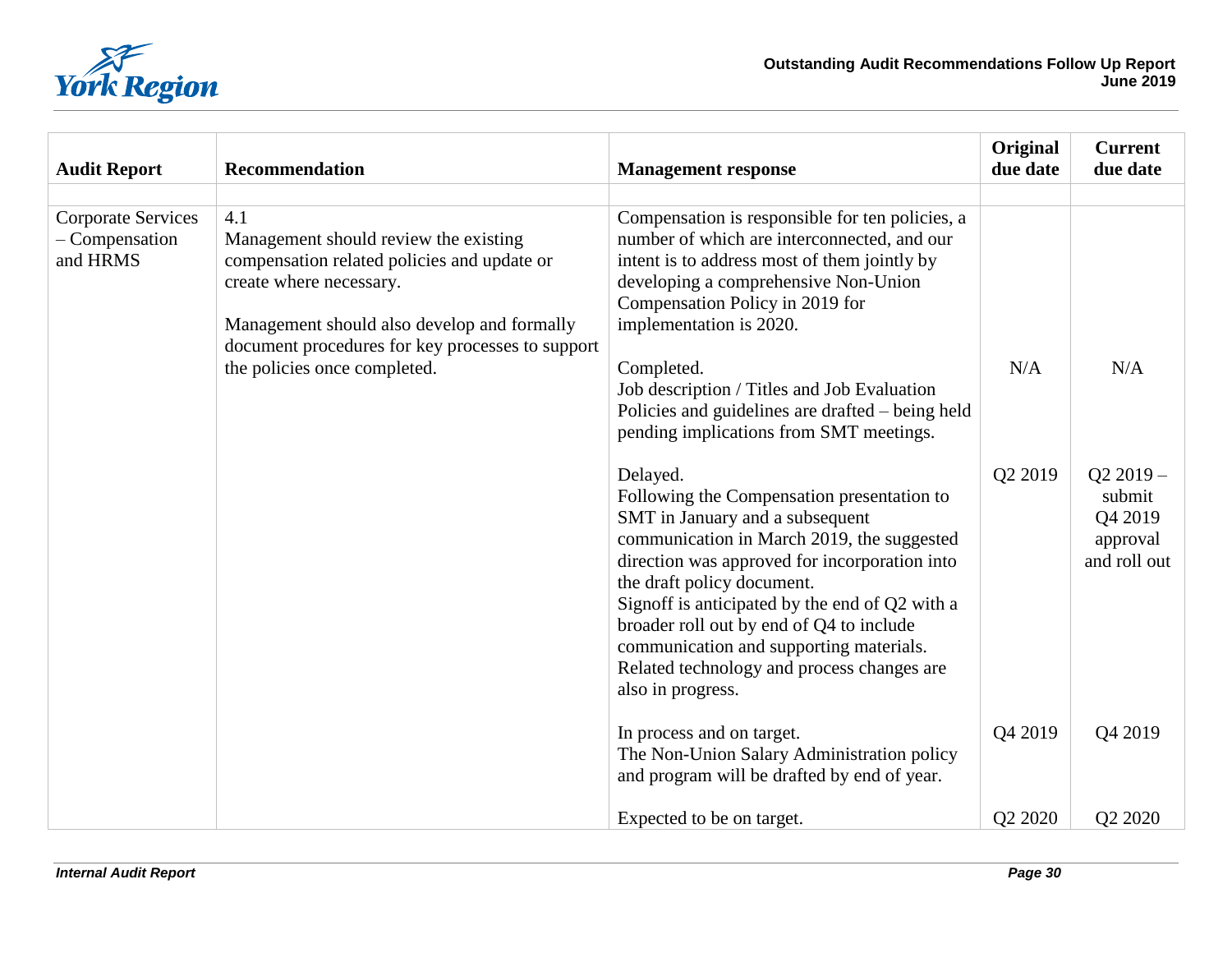

| <b>Audit Report</b> | <b>Recommendation</b>                                                                                                                                                                                                                                                                                                                             | <b>Management response</b>                                                                                                                                                                                                                                                                                                                                                                                                                             | Original<br>due date | <b>Current</b><br>due date |
|---------------------|---------------------------------------------------------------------------------------------------------------------------------------------------------------------------------------------------------------------------------------------------------------------------------------------------------------------------------------------------|--------------------------------------------------------------------------------------------------------------------------------------------------------------------------------------------------------------------------------------------------------------------------------------------------------------------------------------------------------------------------------------------------------------------------------------------------------|----------------------|----------------------------|
|                     |                                                                                                                                                                                                                                                                                                                                                   | The Non-Union Salary Administration policy<br>and program will be submitted for approval.<br>Upon successful signoff, a communications<br>plan, revised program supports and guidelines<br>will be launched by the end of Q2-2020 This<br>includes pay for performance and acting<br>assignments referenced in the findings.                                                                                                                           |                      |                            |
|                     | 4.2<br>Management should review the current Job<br>Evaluation policy and procedures and update to<br>reflect actual practice.<br>Management should also consider implementing a<br>formal Job Evaluation Committee for non-union<br>jobs and/or a formal appeals process to ensure the<br>process remains as fair and transparent as<br>possible. | Delayed $-$ As described in 4.1, following the<br>Compensation presentation to SMT in January<br>and subsequent communication in March<br>2019, the suggested direction was approved for<br>incorporation into the draft policy document.<br>Sign-off is anticipated by end of Q2 with a<br>broader roll out by the end of Q4 to include<br>communication and supporting materials.<br>Related technology and process changes are<br>also in progress. | Q2 2019              | Q2 2019                    |
|                     | Once policies/procedures have been updated,<br>management should ensure information is<br>communicated with staff and available on the<br>Region intranet.                                                                                                                                                                                        | Done.<br>Not started - Collective bargaining is the<br>primary method through which changes to Job<br>Evaluation for Union could be raised and<br>negotiated, but there is no guaranteed outcome.<br>The current CUPE agreements expire in 2020<br>and the recommendations from the program<br>review which require Union input/approval<br>will be brought forward during 2020                                                                        | N/A<br>Q4 2020       | N/A<br>Q4 2020             |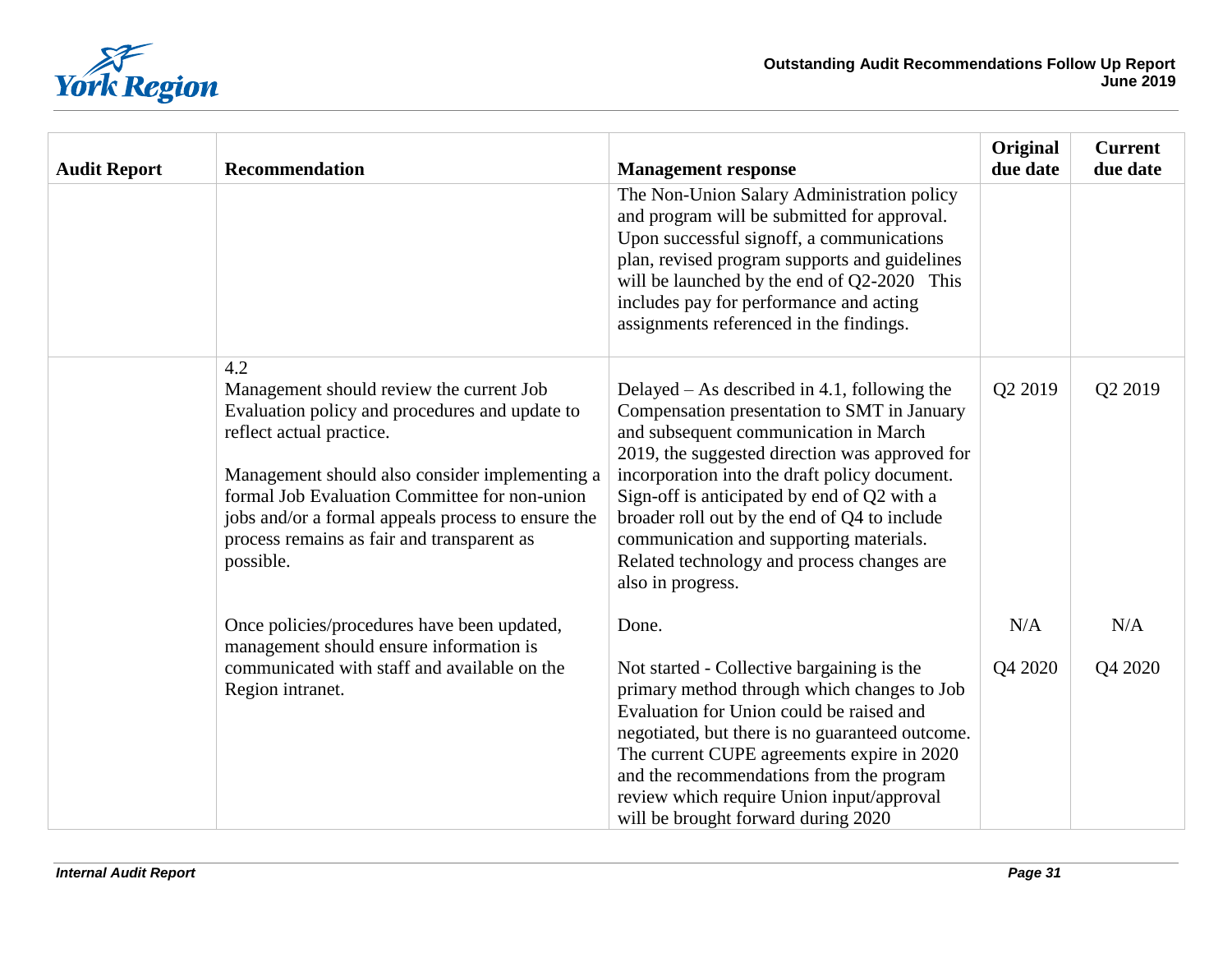

| <b>Audit Report</b> | Recommendation                                                                                                                                                                                                                                                                       | <b>Management response</b>                                                                                                                                                                                          | Original<br>due date | <b>Current</b><br>due date                                         |
|---------------------|--------------------------------------------------------------------------------------------------------------------------------------------------------------------------------------------------------------------------------------------------------------------------------------|---------------------------------------------------------------------------------------------------------------------------------------------------------------------------------------------------------------------|----------------------|--------------------------------------------------------------------|
|                     |                                                                                                                                                                                                                                                                                      | Negotiations.                                                                                                                                                                                                       |                      |                                                                    |
|                     | 4.3<br>Management should consider developing and<br>implementing a standard Job Evaluation checklist<br>to ensure consistency in file documentation and<br>that all supporting documents, including the JIF<br>and Evaluation Record Sheet, are included in the<br>evaluation files. | Done.                                                                                                                                                                                                               | N/A                  | N/A                                                                |
|                     | 4.4<br>Management should continue to investigate<br>alternative options to Microsoft Excel for<br>managing and tracking key compensation<br>programs to better help streamline processes and<br>reduce the room for errors inherent with using<br>Excel.                             | Completed.<br><b>JEMS</b> (Job Evaluation Management System)<br>was used for new job evaluations.<br>In progress - RFP (for HR Tech Roadmap) to<br>be released in Q2 and with anticipated work<br>completion in Q4. | N/A<br>Q2 2019       | N/A<br>Q2 2019<br>RFP release<br>YE 2019-<br>Project<br>completion |
|                     | 4.5<br>Access for compensation rate changes and adding<br>new employees should be reviewed and removed<br>where not required as part of the employee's job<br>function.                                                                                                              | Done.                                                                                                                                                                                                               | N/A                  | N/A                                                                |
|                     | Management should develop a policy and process<br>for requesting and granting HRMS access and for<br>reviewing access when there is an internal                                                                                                                                      | Completed.<br>The online access request form went live for<br>HRMS by end of 2018 and was expanded to                                                                                                               | N/A                  | N/A                                                                |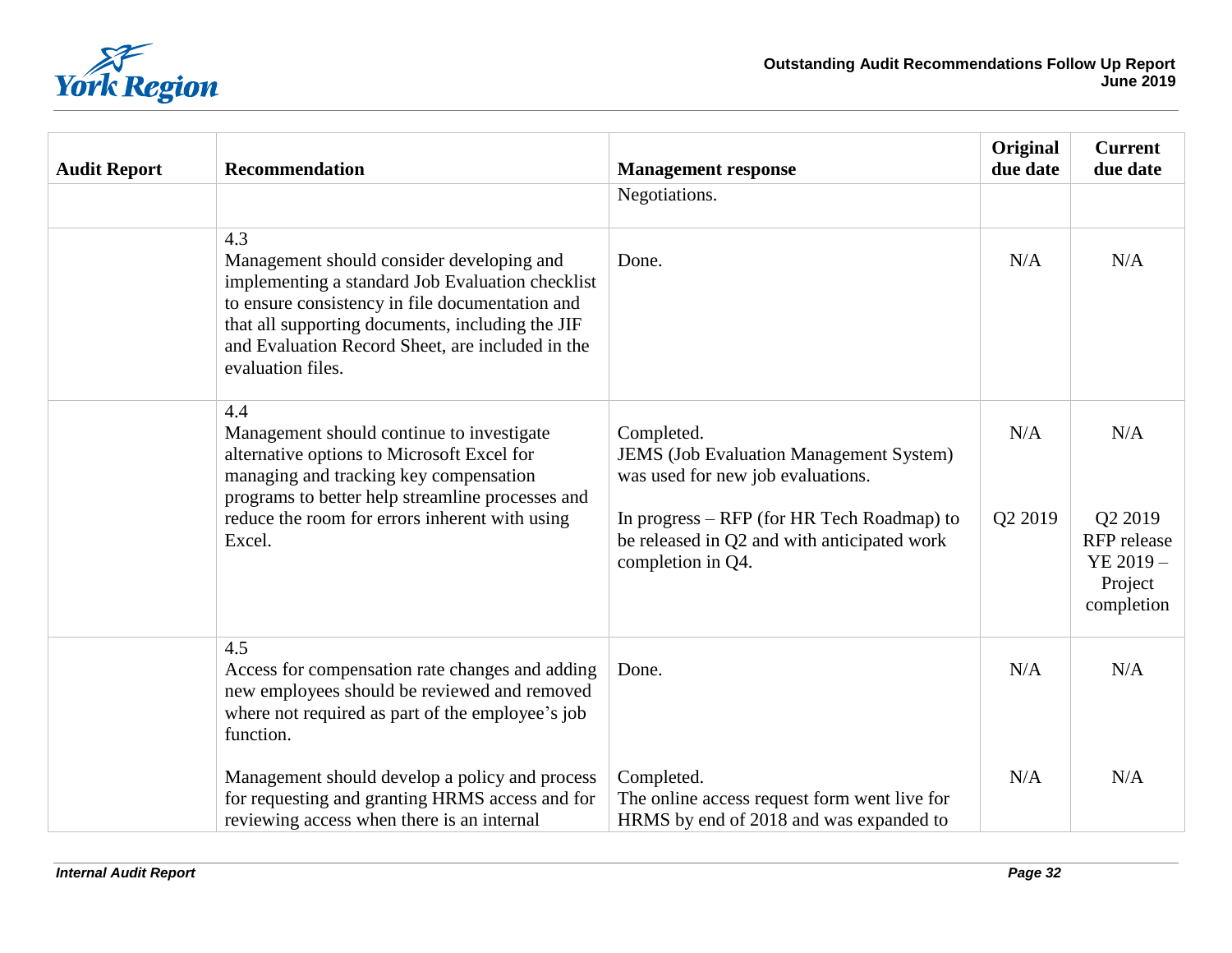

| <b>Audit Report</b> | <b>Recommendation</b>                                                                                                                                                                                                                                                                                                                                                                                                           | <b>Management response</b>                                                                                                                                                                                                                                                                                                                                                                                                                         | Original<br>due date | <b>Current</b><br>due date |
|---------------------|---------------------------------------------------------------------------------------------------------------------------------------------------------------------------------------------------------------------------------------------------------------------------------------------------------------------------------------------------------------------------------------------------------------------------------|----------------------------------------------------------------------------------------------------------------------------------------------------------------------------------------------------------------------------------------------------------------------------------------------------------------------------------------------------------------------------------------------------------------------------------------------------|----------------------|----------------------------|
|                     | transfer. A form could be developed that links to<br>defined user roles when requesting access.<br>Transfers should include a check for existing<br>access to determine if still required.                                                                                                                                                                                                                                      | Payroll in early 2019. No policy for this is<br>recommended.                                                                                                                                                                                                                                                                                                                                                                                       |                      |                            |
|                     | Management should develop and implement<br>defined user roles/groupings within HRMS that<br>should be tied to job code/functions. The existing<br>access within HRMS should be reviewed and<br>converted once the roles are clearly defined and<br>developed.                                                                                                                                                                   | On target for Q4 2019: to determine if audit<br>recommendation ought to be implemented.<br>The HR Technology roadmap may assess the<br>future of PeopleSoft and inform of<br>implementation measures.<br>If the decision is to proceed, it will be a multi-<br>month project requiring significant investment<br>of time and resources not budgeted for or<br>internally available. Interim measures as<br>described above are currently in place. | Q4 2019              | Q4 2019                    |
|                     | 4.6<br>Management should review the above survey<br>results and could consider the following;<br>Increasing the maximum increase per pay<br>$\bullet$<br>grade for acting assignments and internal<br>promotions to better align with industry best<br>practices. Alternatively, a policy could be<br>developed where increases above the 3.5%<br>increase per grade would be permitted at the<br>hiring Director's discretion. | On target $-$ No substantial updates since the<br>last reporting period.                                                                                                                                                                                                                                                                                                                                                                           | Q4 2020              | Q4 2020                    |
|                     | A job evaluation maintenance review<br>schedule.                                                                                                                                                                                                                                                                                                                                                                                | On target – The concept of a cyclical job<br>evaluation review will be incorporated in the                                                                                                                                                                                                                                                                                                                                                         | Q4 2019              | Q4 2019                    |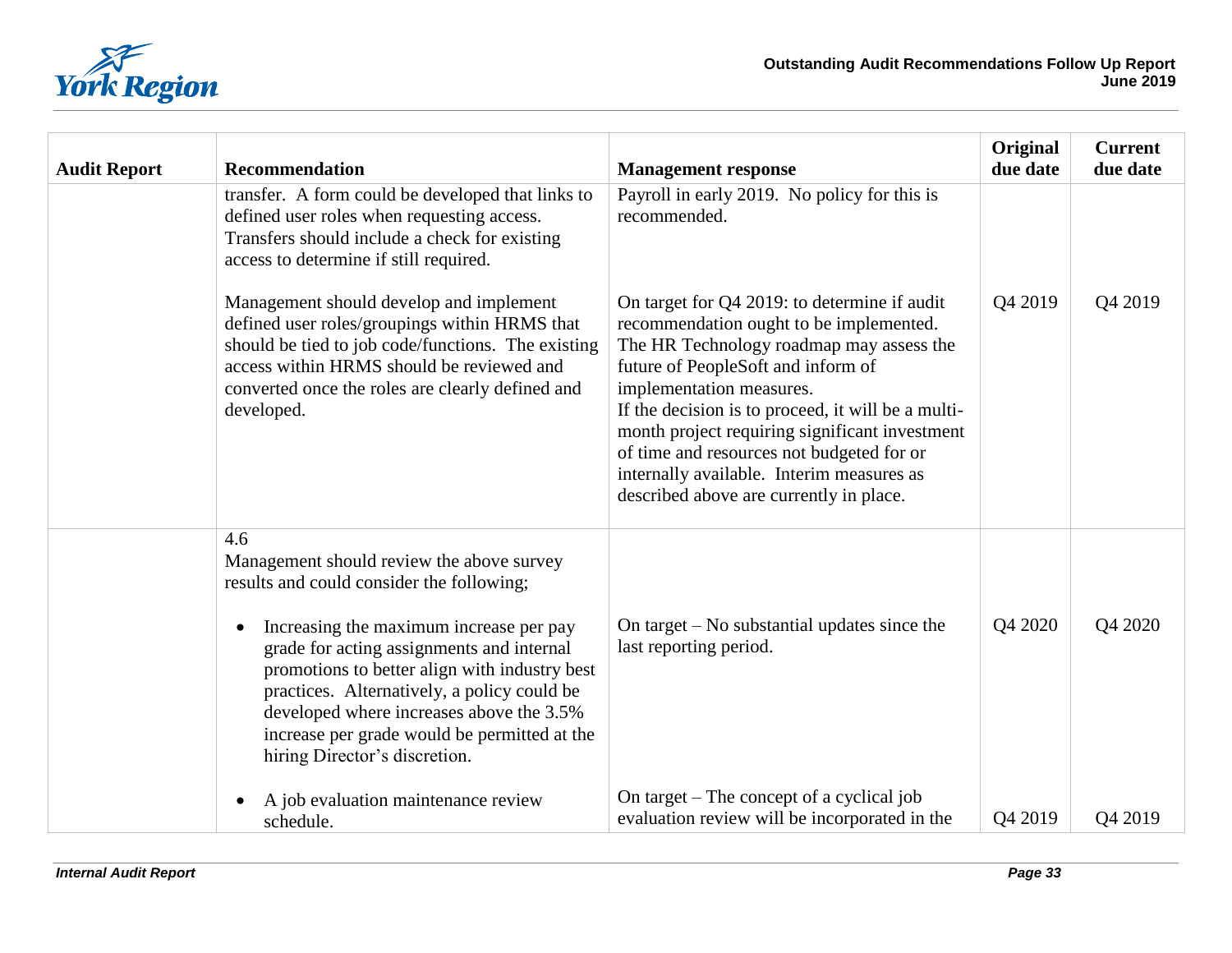

| <b>Audit Report</b>                                                                                  | <b>Recommendation</b>                                                                                                                                                                                                                                                 | <b>Management response</b>                                                                                                                                                                         | Original<br>due date | <b>Current</b><br>due date |
|------------------------------------------------------------------------------------------------------|-----------------------------------------------------------------------------------------------------------------------------------------------------------------------------------------------------------------------------------------------------------------------|----------------------------------------------------------------------------------------------------------------------------------------------------------------------------------------------------|----------------------|----------------------------|
|                                                                                                      |                                                                                                                                                                                                                                                                       | revised job evaluation policy and/or<br>guidelines; however, a maintenance review<br>schedule can only be implemented once job<br>evaluation volumes are brought into line with<br>best practices. |                      |                            |
|                                                                                                      | Develop and implement a formal Retention<br>$\bullet$<br>& Attraction Policy for "hot skills", which<br>includes regular reviews and updates when<br>required.                                                                                                        | On target $-$ no substantial updates since the<br>last reporting period. Captured in $4.1. -$ Non-<br>Union salary administration policy.                                                          | Q4 2020              | Q4 2020                    |
|                                                                                                      | Review and update, if required, the current<br>$\bullet$<br>municipal comparator list to ensure it<br>includes the most accurate and<br>representative comparator municipalities.                                                                                     | Done.                                                                                                                                                                                              | N/A                  | N/A                        |
|                                                                                                      | As previously stated in issue 4.1 and 4.2;<br>$\bullet$<br>management should review and update all<br>existing compensation related policies and<br>procedures and implement a job evaluation<br>committee and/or a formal appeals process<br>for evaluation results. | Response documented in 4.1 management<br>response and this update.                                                                                                                                 | Q4 2020              | Q4 2020                    |
| <b>Corporate Services</b><br>- Health & Safety<br>on Property<br><b>Services Capital</b><br>Projects | 4.1<br>Property Services should continue identifying and<br>implementing workable solutions to create a<br>capital project filing structure for project<br>documentation.                                                                                             | <b>Property Services:</b><br>On schedule.<br>Draft filing structure has been completed and<br>being tested in Q2. Full implementation by<br>end of Q3.                                             | Q3 2019              | Q3 2019                    |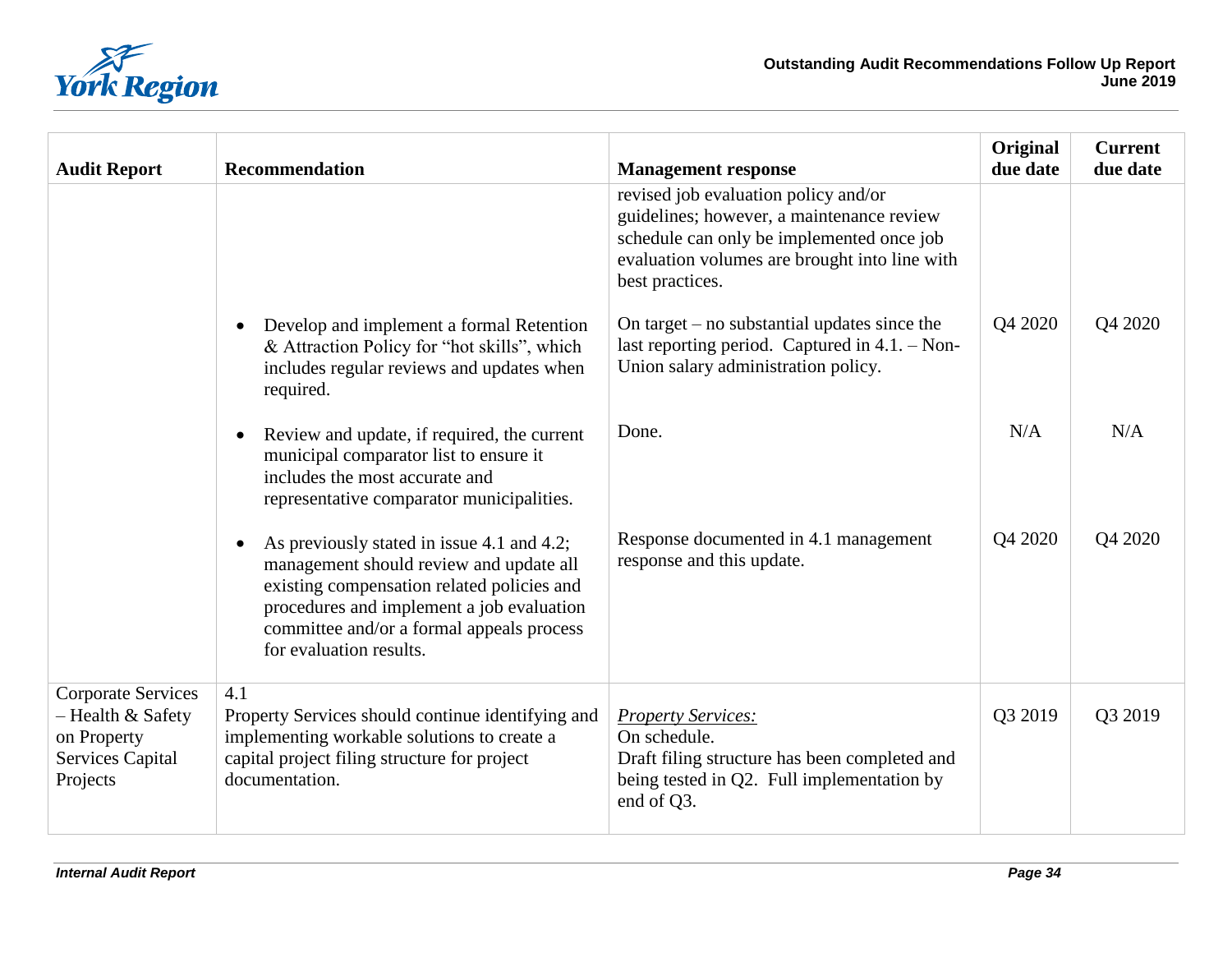

| <b>Audit Report</b> | <b>Recommendation</b>                                                                                                                                                                                                                                                                                                                                                                                                                                                                                         | <b>Management response</b>                                                                                                                                                                                                                                                                                                                                                                                                                                                       | Original<br>due date | <b>Current</b><br>due date |
|---------------------|---------------------------------------------------------------------------------------------------------------------------------------------------------------------------------------------------------------------------------------------------------------------------------------------------------------------------------------------------------------------------------------------------------------------------------------------------------------------------------------------------------------|----------------------------------------------------------------------------------------------------------------------------------------------------------------------------------------------------------------------------------------------------------------------------------------------------------------------------------------------------------------------------------------------------------------------------------------------------------------------------------|----------------------|----------------------------|
|                     | 4.2<br>For non-emergency capital projects, management<br>should reiterate the requirement to collect health<br>& safety documentation.<br>For emergency purchases a process should be<br>established that would allow for a quicker<br>collection of the necessary health & safety<br>documents as listed in the Policy and Guideline<br>so as to help minimize the risk of accidents<br>happening.<br>The Contractor Safety Specialist should be<br>notified of projects as per the Policy and<br>Guideline. | <b>Property Services:</b><br>On schedule.<br>All staff in Capital Delivery & Engineering<br>were reminded of the requirements to collect<br>H&S documentations and notify the Contractor<br>Safety Specialist of construction kick off<br>meeting.<br>A methodology that will allow for quicker<br>collection of necessary H&S documents during<br>emergency purchases has been drafted and<br>being reviewed by the Contractor Safety<br>Specialist. Full implementation by Q3. | Q3 2019              | Q3 2019                    |
|                     | 4.3<br>Based on the collection of documents testing<br>results, management should consider a refresher<br>course (HS0076 - Contractor Safety Construction<br>Projects) that may be useful to reaffirm the health<br>& safety documentation needing to be collected<br>and why the Region collects them.                                                                                                                                                                                                       | <b>Property Services:</b><br>On schedule.<br>All staff in Capital Delivery & Engineering<br>will complete the refresher course, HS0076<br>Contractor Safety – Construction Projects, by<br>end of Q2.                                                                                                                                                                                                                                                                            | Q2 2019              | Q2 2019                    |
|                     | 4.4<br>The SOP for the Construction Safety Audit<br>Process should be updated to reflect current<br>practises in place.                                                                                                                                                                                                                                                                                                                                                                                       | <b>Human Resources Services:</b><br>Done.<br>The SOP for the Construction Safety Audit<br>Process has been updated to reflect current<br>practices.                                                                                                                                                                                                                                                                                                                              | N/A                  | N/A                        |